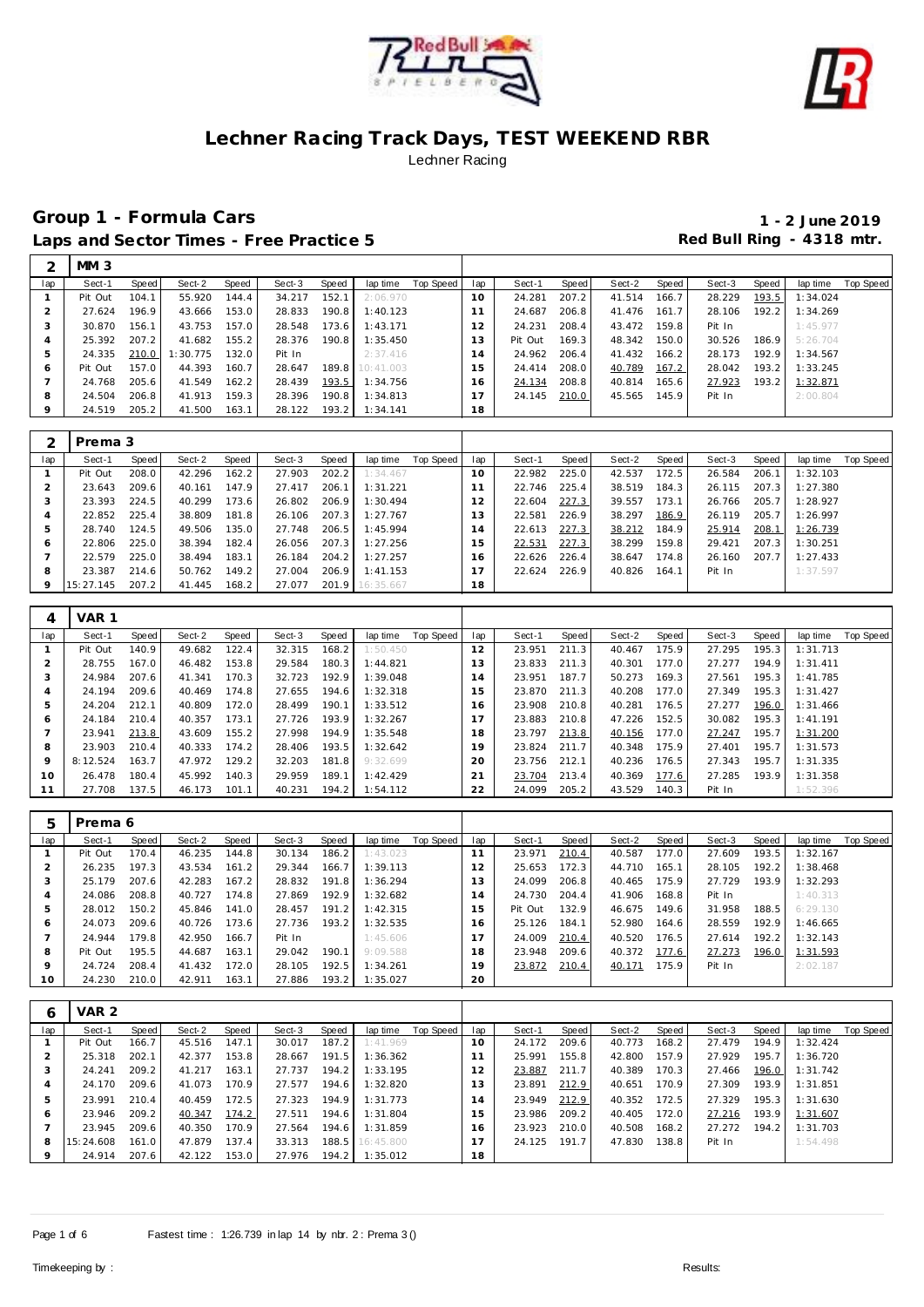



# **Group 1 - Formula Cars 1 - 2 June 2019** Laps and Sector Times - Free Practice 5 Red Bull Ring - 4318 mtr.

 $\Gamma$ 

| Sect-2<br>Top Speed<br>Sect-1<br>Speed<br>Sect-2<br>Speed<br>Sect-3<br>Speed<br>Top Speed<br>Sect-1<br>Speed<br>Speed<br>Sect-3<br>Speed<br>lap time<br>lap<br>lap time<br>lap<br>185.2<br>Pit Out<br>201.7<br>43.468<br>158.8<br>31.269<br>1:38.868<br>12<br>24.004<br>210.0<br>40.422<br>173.6<br>28.146<br>193.9<br>1:32.572<br>1<br>$\overline{a}$<br>27.758<br>189.8<br>13<br>212.9<br>48.763<br>48.734<br>141.0<br>28.927<br>1:45.419<br>24.328<br>158.4<br>27.734<br>194.6<br>1:40.825<br>143.4<br>3<br>24.584<br>27.788<br>193.9<br>210.0<br>40.596<br>206.0<br>41.001<br>169.3<br>1:33.373<br>14<br>23.983<br>173.6<br>27.976<br>184.0<br>1:32.555<br>24.112<br>211.3<br>27.576<br>196.7<br>1:32.320<br>24.268<br>211.3<br>42.622<br>176.5<br>27.552<br>194.9<br>1:34.442<br>$\overline{4}$<br>40.632<br>174.8<br>15<br>5<br>27.695<br>193.2<br>23.974<br>211.3<br>40.514<br>176.5<br>24.460<br>178.0<br>49.649<br>173.1<br>1:41.804<br>16<br>27.469<br>193.5<br>1:31.957<br>24.014<br>175.3<br>27.392<br>194.2<br>1:32.035<br>23.907<br>210.8<br>40.444<br>175.3<br>27.510<br>194.2<br>1:31.861<br>210.8<br>40.629<br>17<br>6<br>$\overline{7}$<br>23.959<br>28.053<br>194.6<br>1:32.311<br>23.996<br>211.3<br>169.8<br>210.4<br>40.299<br>18<br>40.462<br>27.462<br>194.2<br>1:31.920<br>176.5<br>8<br>24.036<br>208.8<br>40.321<br>174.8<br>27.451<br>194.2<br>19<br>24.043<br>210.4<br>40.471<br>169.8<br>27.485<br>194.2<br>1:31.999<br>1:31.808<br>9<br>9:33.326<br>27.932<br>194.2<br>24.087<br>209.6<br>174.2<br>174.3<br>42.910<br>165.1<br>10:44.168<br>20<br>40.585<br>27.523<br>194.6<br>1:32.195<br>24.107<br>172.0<br>27.753<br>193.2<br>210.0<br>41.014<br>1:32.874<br>21<br>24.736<br>191.7<br>40.907<br>168.8<br>Pit In<br>1:49.043<br>10<br>22<br>24.063<br>194.2<br>1:32.848<br>210.4<br>41.358<br>173.6<br>27.427<br>11<br>Prema 7<br>7<br>Speed<br>Speed<br>Sect-2<br>Speed<br>Sect-3<br>Speed<br>Top Speed<br>Sect-1<br>Sect-2<br>Speed<br>Sect-3<br>Speed<br>Top Speed<br>lap<br>Sect-1<br>lap time<br>lap<br>lap time<br>151.3<br>30.874<br>183.1<br>23.962<br>210.4<br>40.789<br>171.4<br>27.757<br>1:32.508<br>Pit Out<br>182.3<br>46.995<br>1:43.882<br>11<br>195.3<br>$\mathbf{1}$<br>$\overline{2}$<br>25.695<br>186.9<br>24.602<br>173.7<br>44.133<br>160.2<br>203.3<br>43.757<br>166.7<br>29.072<br>1:38.524<br>12<br>27.841<br>195.3<br>1:36.576<br>3<br>24.997<br>206.0<br>28.467<br>191.5<br>13<br>23.925<br>210.0<br>40.488<br>174.2<br>27.527<br>193.5<br>42.675<br>169.3<br>1:36.139<br>1:31.940<br>24.273<br>194.2<br>24.270<br>210.4<br>209.2<br>40.971<br>173.6<br>27.848<br>1:33.092<br>14<br>40.432<br>174.2<br>Pit In<br>1:40.779<br>$\overline{4}$<br>5<br>25.356<br>31.300<br>191.8<br>15<br>Pit Out<br>148.5<br>44.626<br>167.7<br>191.8<br>162.4<br>48.156<br>126.2<br>1:44.812<br>28.484<br>6:50.206<br>28.095<br>24.929<br>195.9<br>42.592<br>170.9<br>194.9<br>1:36.291<br>24.165<br>209.6<br>41.431<br>168.8<br>190.5<br>1:33.691<br>28.770<br>16<br>6<br>$\overline{7}$<br>24.160<br>209.6<br>175.3<br>Pit In<br>17<br>23.856<br>212.5<br>41.293<br>174.2<br>28.024<br>195.3<br>1:33.173<br>40.672<br>1:42.206<br>8<br>Pit Out<br>173.2<br>157.4<br>29.269<br>189.1<br>18<br>23.916<br>212.1<br>40.597<br>175.9<br>27.475<br>196.0<br>1:31.988<br>44.210<br>9:16.328<br>24.813<br>192.9<br>9<br>206.4<br>42.464<br>28.265<br>1:35.542<br>19<br>23.895<br>211.7<br>42.847<br>163.1<br>Pit In<br>1:55.598<br>164.6<br>24.332<br>210.0<br>175.9<br>27.695<br>194.9<br>1:33.168<br>20<br>10<br>41.141<br>KIC <sub>1</sub><br>10<br>Sect-1<br>Speed<br>Sect-2<br><b>Speed</b><br>Sect-3<br>Speed<br>lap time<br>Top Speed<br>Sect-1<br>Speed<br>Sect-2<br>Speed<br>Sect-3<br>Speed<br>lap time<br>Top Speed<br>lap<br>lap<br>191.0<br>197.8<br>12<br>22.908<br>225.0<br>38.868<br>175.9<br>26.727<br>202.2<br>$\mathbf{1}$<br>Pit Out<br>45.294<br>131.1<br>29.770<br>1:40.518<br>1:28.503<br>2<br>24.383<br>200.4<br>22.931<br>224.5<br>39.183<br>218.6<br>42.856<br>132.4<br>28.873<br>1:36.112<br>13<br>177.6<br>26.484<br>203.4<br>1:28.598<br>3<br>23.254<br>222.6<br>39.350<br>174.2<br>27.119<br>201.9<br>1:29.723<br>26.768<br>182.3<br>42.417<br>136.0<br>27.952<br>204.5<br>1:37.137<br>14<br>23.124<br>203.0<br>221.7<br>221.3<br>39.174<br>178.2<br>27.020<br>1:29.318<br>15<br>22.919<br>38.844<br>178.8<br>26.836<br>206.1<br>1:28.599<br>$\overline{4}$<br>5<br>23.006<br>27.044<br>203.4<br>1:29.301<br>22.874<br>225.9<br>38.820<br>178.8<br>26.852<br>204.2<br>224.0<br>39.251<br>161.2<br>16<br>1:28.546<br>22.920<br>202.6<br>22.930<br>224.0<br>228.3<br>39.261<br>180.0<br>26.740<br>1:28.921<br>17<br>38.779<br>178.8<br>Pit In<br>1:39.054<br>6<br>$\overline{7}$<br>23.070<br>224.5<br>39.137<br>180.6<br>26.669<br>201.9<br>1:28.876<br>18<br>Pit Out<br>148.5<br>46.761<br>160.2<br>27.468<br>202.6<br>4:37.819<br>8<br>23.163<br>221.3<br>39.082<br>26.745<br>200.4<br>1:28.990<br>19<br>22.995<br>224.0<br>38.876<br>176.5<br>26.723<br>203.8<br>1:28.594<br>181.8<br>193.2<br>22.928<br>225.4<br>9<br>6:51.547<br>186.4<br>45.996<br>138.1<br>32.909<br>20<br>38.895<br>181.8<br>26.491<br>204.9<br>1:28.314<br>8:10.452<br>27.932<br>203.4<br>228.8<br>39.698<br>10<br>26.310<br>166.5<br>45.811<br>143.6<br>1:40.053<br>21<br>22.738<br>157.0<br>Pit In<br>1:49.382<br>22<br>23.091<br>222.2<br>39.285<br>173.6<br>26.749<br>204.5<br>1:29.125<br>11 | 7 | US 1 |  |  |  |  |  |  |  |  |
|----------------------------------------------------------------------------------------------------------------------------------------------------------------------------------------------------------------------------------------------------------------------------------------------------------------------------------------------------------------------------------------------------------------------------------------------------------------------------------------------------------------------------------------------------------------------------------------------------------------------------------------------------------------------------------------------------------------------------------------------------------------------------------------------------------------------------------------------------------------------------------------------------------------------------------------------------------------------------------------------------------------------------------------------------------------------------------------------------------------------------------------------------------------------------------------------------------------------------------------------------------------------------------------------------------------------------------------------------------------------------------------------------------------------------------------------------------------------------------------------------------------------------------------------------------------------------------------------------------------------------------------------------------------------------------------------------------------------------------------------------------------------------------------------------------------------------------------------------------------------------------------------------------------------------------------------------------------------------------------------------------------------------------------------------------------------------------------------------------------------------------------------------------------------------------------------------------------------------------------------------------------------------------------------------------------------------------------------------------------------------------------------------------------------------------------------------------------------------------------------------------------------------------------------------------------------------------------------------------------------------------------------------------------------------------------------------------------------------------------------------------------------------------------------------------------------------------------------------------------------------------------------------------------------------------------------------------------------------------------------------------------------------------------------------------------------------------------------------------------------------------------------------------------------------------------------------------------------------------------------------------------------------------------------------------------------------------------------------------------------------------------------------------------------------------------------------------------------------------------------------------------------------------------------------------------------------------------------------------------------------------------------------------------------------------------------------------------------------------------------------------------------------------------------------------------------------------------------------------------------------------------------------------------------------------------------------------------------------------------------------------------------------------------------------------------------------------------------------------------------------------------------------------------------------------------------------------------------------------------------------------------------------------------------------------------------------------------------------------------------------------------------------------------------------------------------------------------------------------------------------------------------------------------------------------------------------------------------------------------------------------------------------------------------------------------------------------------------------------------------------------------------------------------------------------------------------------------------------------------------------------------------------------------------------------------------------------------------------------------------------------------------------------------------------------------------------------------------------------------------------------------------------------------------------------------------------------------------------------------------------------------------------------------------------------------------------------------------------------------------------------------------------------------------------------------------|---|------|--|--|--|--|--|--|--|--|
|                                                                                                                                                                                                                                                                                                                                                                                                                                                                                                                                                                                                                                                                                                                                                                                                                                                                                                                                                                                                                                                                                                                                                                                                                                                                                                                                                                                                                                                                                                                                                                                                                                                                                                                                                                                                                                                                                                                                                                                                                                                                                                                                                                                                                                                                                                                                                                                                                                                                                                                                                                                                                                                                                                                                                                                                                                                                                                                                                                                                                                                                                                                                                                                                                                                                                                                                                                                                                                                                                                                                                                                                                                                                                                                                                                                                                                                                                                                                                                                                                                                                                                                                                                                                                                                                                                                                                                                                                                                                                                                                                                                                                                                                                                                                                                                                                                                                                                                                                                                                                                                                                                                                                                                                                                                                                                                                                                                                                                              |   |      |  |  |  |  |  |  |  |  |
|                                                                                                                                                                                                                                                                                                                                                                                                                                                                                                                                                                                                                                                                                                                                                                                                                                                                                                                                                                                                                                                                                                                                                                                                                                                                                                                                                                                                                                                                                                                                                                                                                                                                                                                                                                                                                                                                                                                                                                                                                                                                                                                                                                                                                                                                                                                                                                                                                                                                                                                                                                                                                                                                                                                                                                                                                                                                                                                                                                                                                                                                                                                                                                                                                                                                                                                                                                                                                                                                                                                                                                                                                                                                                                                                                                                                                                                                                                                                                                                                                                                                                                                                                                                                                                                                                                                                                                                                                                                                                                                                                                                                                                                                                                                                                                                                                                                                                                                                                                                                                                                                                                                                                                                                                                                                                                                                                                                                                                              |   |      |  |  |  |  |  |  |  |  |
|                                                                                                                                                                                                                                                                                                                                                                                                                                                                                                                                                                                                                                                                                                                                                                                                                                                                                                                                                                                                                                                                                                                                                                                                                                                                                                                                                                                                                                                                                                                                                                                                                                                                                                                                                                                                                                                                                                                                                                                                                                                                                                                                                                                                                                                                                                                                                                                                                                                                                                                                                                                                                                                                                                                                                                                                                                                                                                                                                                                                                                                                                                                                                                                                                                                                                                                                                                                                                                                                                                                                                                                                                                                                                                                                                                                                                                                                                                                                                                                                                                                                                                                                                                                                                                                                                                                                                                                                                                                                                                                                                                                                                                                                                                                                                                                                                                                                                                                                                                                                                                                                                                                                                                                                                                                                                                                                                                                                                                              |   |      |  |  |  |  |  |  |  |  |
|                                                                                                                                                                                                                                                                                                                                                                                                                                                                                                                                                                                                                                                                                                                                                                                                                                                                                                                                                                                                                                                                                                                                                                                                                                                                                                                                                                                                                                                                                                                                                                                                                                                                                                                                                                                                                                                                                                                                                                                                                                                                                                                                                                                                                                                                                                                                                                                                                                                                                                                                                                                                                                                                                                                                                                                                                                                                                                                                                                                                                                                                                                                                                                                                                                                                                                                                                                                                                                                                                                                                                                                                                                                                                                                                                                                                                                                                                                                                                                                                                                                                                                                                                                                                                                                                                                                                                                                                                                                                                                                                                                                                                                                                                                                                                                                                                                                                                                                                                                                                                                                                                                                                                                                                                                                                                                                                                                                                                                              |   |      |  |  |  |  |  |  |  |  |
|                                                                                                                                                                                                                                                                                                                                                                                                                                                                                                                                                                                                                                                                                                                                                                                                                                                                                                                                                                                                                                                                                                                                                                                                                                                                                                                                                                                                                                                                                                                                                                                                                                                                                                                                                                                                                                                                                                                                                                                                                                                                                                                                                                                                                                                                                                                                                                                                                                                                                                                                                                                                                                                                                                                                                                                                                                                                                                                                                                                                                                                                                                                                                                                                                                                                                                                                                                                                                                                                                                                                                                                                                                                                                                                                                                                                                                                                                                                                                                                                                                                                                                                                                                                                                                                                                                                                                                                                                                                                                                                                                                                                                                                                                                                                                                                                                                                                                                                                                                                                                                                                                                                                                                                                                                                                                                                                                                                                                                              |   |      |  |  |  |  |  |  |  |  |
|                                                                                                                                                                                                                                                                                                                                                                                                                                                                                                                                                                                                                                                                                                                                                                                                                                                                                                                                                                                                                                                                                                                                                                                                                                                                                                                                                                                                                                                                                                                                                                                                                                                                                                                                                                                                                                                                                                                                                                                                                                                                                                                                                                                                                                                                                                                                                                                                                                                                                                                                                                                                                                                                                                                                                                                                                                                                                                                                                                                                                                                                                                                                                                                                                                                                                                                                                                                                                                                                                                                                                                                                                                                                                                                                                                                                                                                                                                                                                                                                                                                                                                                                                                                                                                                                                                                                                                                                                                                                                                                                                                                                                                                                                                                                                                                                                                                                                                                                                                                                                                                                                                                                                                                                                                                                                                                                                                                                                                              |   |      |  |  |  |  |  |  |  |  |
|                                                                                                                                                                                                                                                                                                                                                                                                                                                                                                                                                                                                                                                                                                                                                                                                                                                                                                                                                                                                                                                                                                                                                                                                                                                                                                                                                                                                                                                                                                                                                                                                                                                                                                                                                                                                                                                                                                                                                                                                                                                                                                                                                                                                                                                                                                                                                                                                                                                                                                                                                                                                                                                                                                                                                                                                                                                                                                                                                                                                                                                                                                                                                                                                                                                                                                                                                                                                                                                                                                                                                                                                                                                                                                                                                                                                                                                                                                                                                                                                                                                                                                                                                                                                                                                                                                                                                                                                                                                                                                                                                                                                                                                                                                                                                                                                                                                                                                                                                                                                                                                                                                                                                                                                                                                                                                                                                                                                                                              |   |      |  |  |  |  |  |  |  |  |
|                                                                                                                                                                                                                                                                                                                                                                                                                                                                                                                                                                                                                                                                                                                                                                                                                                                                                                                                                                                                                                                                                                                                                                                                                                                                                                                                                                                                                                                                                                                                                                                                                                                                                                                                                                                                                                                                                                                                                                                                                                                                                                                                                                                                                                                                                                                                                                                                                                                                                                                                                                                                                                                                                                                                                                                                                                                                                                                                                                                                                                                                                                                                                                                                                                                                                                                                                                                                                                                                                                                                                                                                                                                                                                                                                                                                                                                                                                                                                                                                                                                                                                                                                                                                                                                                                                                                                                                                                                                                                                                                                                                                                                                                                                                                                                                                                                                                                                                                                                                                                                                                                                                                                                                                                                                                                                                                                                                                                                              |   |      |  |  |  |  |  |  |  |  |
|                                                                                                                                                                                                                                                                                                                                                                                                                                                                                                                                                                                                                                                                                                                                                                                                                                                                                                                                                                                                                                                                                                                                                                                                                                                                                                                                                                                                                                                                                                                                                                                                                                                                                                                                                                                                                                                                                                                                                                                                                                                                                                                                                                                                                                                                                                                                                                                                                                                                                                                                                                                                                                                                                                                                                                                                                                                                                                                                                                                                                                                                                                                                                                                                                                                                                                                                                                                                                                                                                                                                                                                                                                                                                                                                                                                                                                                                                                                                                                                                                                                                                                                                                                                                                                                                                                                                                                                                                                                                                                                                                                                                                                                                                                                                                                                                                                                                                                                                                                                                                                                                                                                                                                                                                                                                                                                                                                                                                                              |   |      |  |  |  |  |  |  |  |  |
|                                                                                                                                                                                                                                                                                                                                                                                                                                                                                                                                                                                                                                                                                                                                                                                                                                                                                                                                                                                                                                                                                                                                                                                                                                                                                                                                                                                                                                                                                                                                                                                                                                                                                                                                                                                                                                                                                                                                                                                                                                                                                                                                                                                                                                                                                                                                                                                                                                                                                                                                                                                                                                                                                                                                                                                                                                                                                                                                                                                                                                                                                                                                                                                                                                                                                                                                                                                                                                                                                                                                                                                                                                                                                                                                                                                                                                                                                                                                                                                                                                                                                                                                                                                                                                                                                                                                                                                                                                                                                                                                                                                                                                                                                                                                                                                                                                                                                                                                                                                                                                                                                                                                                                                                                                                                                                                                                                                                                                              |   |      |  |  |  |  |  |  |  |  |
|                                                                                                                                                                                                                                                                                                                                                                                                                                                                                                                                                                                                                                                                                                                                                                                                                                                                                                                                                                                                                                                                                                                                                                                                                                                                                                                                                                                                                                                                                                                                                                                                                                                                                                                                                                                                                                                                                                                                                                                                                                                                                                                                                                                                                                                                                                                                                                                                                                                                                                                                                                                                                                                                                                                                                                                                                                                                                                                                                                                                                                                                                                                                                                                                                                                                                                                                                                                                                                                                                                                                                                                                                                                                                                                                                                                                                                                                                                                                                                                                                                                                                                                                                                                                                                                                                                                                                                                                                                                                                                                                                                                                                                                                                                                                                                                                                                                                                                                                                                                                                                                                                                                                                                                                                                                                                                                                                                                                                                              |   |      |  |  |  |  |  |  |  |  |
|                                                                                                                                                                                                                                                                                                                                                                                                                                                                                                                                                                                                                                                                                                                                                                                                                                                                                                                                                                                                                                                                                                                                                                                                                                                                                                                                                                                                                                                                                                                                                                                                                                                                                                                                                                                                                                                                                                                                                                                                                                                                                                                                                                                                                                                                                                                                                                                                                                                                                                                                                                                                                                                                                                                                                                                                                                                                                                                                                                                                                                                                                                                                                                                                                                                                                                                                                                                                                                                                                                                                                                                                                                                                                                                                                                                                                                                                                                                                                                                                                                                                                                                                                                                                                                                                                                                                                                                                                                                                                                                                                                                                                                                                                                                                                                                                                                                                                                                                                                                                                                                                                                                                                                                                                                                                                                                                                                                                                                              |   |      |  |  |  |  |  |  |  |  |
|                                                                                                                                                                                                                                                                                                                                                                                                                                                                                                                                                                                                                                                                                                                                                                                                                                                                                                                                                                                                                                                                                                                                                                                                                                                                                                                                                                                                                                                                                                                                                                                                                                                                                                                                                                                                                                                                                                                                                                                                                                                                                                                                                                                                                                                                                                                                                                                                                                                                                                                                                                                                                                                                                                                                                                                                                                                                                                                                                                                                                                                                                                                                                                                                                                                                                                                                                                                                                                                                                                                                                                                                                                                                                                                                                                                                                                                                                                                                                                                                                                                                                                                                                                                                                                                                                                                                                                                                                                                                                                                                                                                                                                                                                                                                                                                                                                                                                                                                                                                                                                                                                                                                                                                                                                                                                                                                                                                                                                              |   |      |  |  |  |  |  |  |  |  |
|                                                                                                                                                                                                                                                                                                                                                                                                                                                                                                                                                                                                                                                                                                                                                                                                                                                                                                                                                                                                                                                                                                                                                                                                                                                                                                                                                                                                                                                                                                                                                                                                                                                                                                                                                                                                                                                                                                                                                                                                                                                                                                                                                                                                                                                                                                                                                                                                                                                                                                                                                                                                                                                                                                                                                                                                                                                                                                                                                                                                                                                                                                                                                                                                                                                                                                                                                                                                                                                                                                                                                                                                                                                                                                                                                                                                                                                                                                                                                                                                                                                                                                                                                                                                                                                                                                                                                                                                                                                                                                                                                                                                                                                                                                                                                                                                                                                                                                                                                                                                                                                                                                                                                                                                                                                                                                                                                                                                                                              |   |      |  |  |  |  |  |  |  |  |
|                                                                                                                                                                                                                                                                                                                                                                                                                                                                                                                                                                                                                                                                                                                                                                                                                                                                                                                                                                                                                                                                                                                                                                                                                                                                                                                                                                                                                                                                                                                                                                                                                                                                                                                                                                                                                                                                                                                                                                                                                                                                                                                                                                                                                                                                                                                                                                                                                                                                                                                                                                                                                                                                                                                                                                                                                                                                                                                                                                                                                                                                                                                                                                                                                                                                                                                                                                                                                                                                                                                                                                                                                                                                                                                                                                                                                                                                                                                                                                                                                                                                                                                                                                                                                                                                                                                                                                                                                                                                                                                                                                                                                                                                                                                                                                                                                                                                                                                                                                                                                                                                                                                                                                                                                                                                                                                                                                                                                                              |   |      |  |  |  |  |  |  |  |  |
|                                                                                                                                                                                                                                                                                                                                                                                                                                                                                                                                                                                                                                                                                                                                                                                                                                                                                                                                                                                                                                                                                                                                                                                                                                                                                                                                                                                                                                                                                                                                                                                                                                                                                                                                                                                                                                                                                                                                                                                                                                                                                                                                                                                                                                                                                                                                                                                                                                                                                                                                                                                                                                                                                                                                                                                                                                                                                                                                                                                                                                                                                                                                                                                                                                                                                                                                                                                                                                                                                                                                                                                                                                                                                                                                                                                                                                                                                                                                                                                                                                                                                                                                                                                                                                                                                                                                                                                                                                                                                                                                                                                                                                                                                                                                                                                                                                                                                                                                                                                                                                                                                                                                                                                                                                                                                                                                                                                                                                              |   |      |  |  |  |  |  |  |  |  |
|                                                                                                                                                                                                                                                                                                                                                                                                                                                                                                                                                                                                                                                                                                                                                                                                                                                                                                                                                                                                                                                                                                                                                                                                                                                                                                                                                                                                                                                                                                                                                                                                                                                                                                                                                                                                                                                                                                                                                                                                                                                                                                                                                                                                                                                                                                                                                                                                                                                                                                                                                                                                                                                                                                                                                                                                                                                                                                                                                                                                                                                                                                                                                                                                                                                                                                                                                                                                                                                                                                                                                                                                                                                                                                                                                                                                                                                                                                                                                                                                                                                                                                                                                                                                                                                                                                                                                                                                                                                                                                                                                                                                                                                                                                                                                                                                                                                                                                                                                                                                                                                                                                                                                                                                                                                                                                                                                                                                                                              |   |      |  |  |  |  |  |  |  |  |
|                                                                                                                                                                                                                                                                                                                                                                                                                                                                                                                                                                                                                                                                                                                                                                                                                                                                                                                                                                                                                                                                                                                                                                                                                                                                                                                                                                                                                                                                                                                                                                                                                                                                                                                                                                                                                                                                                                                                                                                                                                                                                                                                                                                                                                                                                                                                                                                                                                                                                                                                                                                                                                                                                                                                                                                                                                                                                                                                                                                                                                                                                                                                                                                                                                                                                                                                                                                                                                                                                                                                                                                                                                                                                                                                                                                                                                                                                                                                                                                                                                                                                                                                                                                                                                                                                                                                                                                                                                                                                                                                                                                                                                                                                                                                                                                                                                                                                                                                                                                                                                                                                                                                                                                                                                                                                                                                                                                                                                              |   |      |  |  |  |  |  |  |  |  |
|                                                                                                                                                                                                                                                                                                                                                                                                                                                                                                                                                                                                                                                                                                                                                                                                                                                                                                                                                                                                                                                                                                                                                                                                                                                                                                                                                                                                                                                                                                                                                                                                                                                                                                                                                                                                                                                                                                                                                                                                                                                                                                                                                                                                                                                                                                                                                                                                                                                                                                                                                                                                                                                                                                                                                                                                                                                                                                                                                                                                                                                                                                                                                                                                                                                                                                                                                                                                                                                                                                                                                                                                                                                                                                                                                                                                                                                                                                                                                                                                                                                                                                                                                                                                                                                                                                                                                                                                                                                                                                                                                                                                                                                                                                                                                                                                                                                                                                                                                                                                                                                                                                                                                                                                                                                                                                                                                                                                                                              |   |      |  |  |  |  |  |  |  |  |
|                                                                                                                                                                                                                                                                                                                                                                                                                                                                                                                                                                                                                                                                                                                                                                                                                                                                                                                                                                                                                                                                                                                                                                                                                                                                                                                                                                                                                                                                                                                                                                                                                                                                                                                                                                                                                                                                                                                                                                                                                                                                                                                                                                                                                                                                                                                                                                                                                                                                                                                                                                                                                                                                                                                                                                                                                                                                                                                                                                                                                                                                                                                                                                                                                                                                                                                                                                                                                                                                                                                                                                                                                                                                                                                                                                                                                                                                                                                                                                                                                                                                                                                                                                                                                                                                                                                                                                                                                                                                                                                                                                                                                                                                                                                                                                                                                                                                                                                                                                                                                                                                                                                                                                                                                                                                                                                                                                                                                                              |   |      |  |  |  |  |  |  |  |  |
|                                                                                                                                                                                                                                                                                                                                                                                                                                                                                                                                                                                                                                                                                                                                                                                                                                                                                                                                                                                                                                                                                                                                                                                                                                                                                                                                                                                                                                                                                                                                                                                                                                                                                                                                                                                                                                                                                                                                                                                                                                                                                                                                                                                                                                                                                                                                                                                                                                                                                                                                                                                                                                                                                                                                                                                                                                                                                                                                                                                                                                                                                                                                                                                                                                                                                                                                                                                                                                                                                                                                                                                                                                                                                                                                                                                                                                                                                                                                                                                                                                                                                                                                                                                                                                                                                                                                                                                                                                                                                                                                                                                                                                                                                                                                                                                                                                                                                                                                                                                                                                                                                                                                                                                                                                                                                                                                                                                                                                              |   |      |  |  |  |  |  |  |  |  |
|                                                                                                                                                                                                                                                                                                                                                                                                                                                                                                                                                                                                                                                                                                                                                                                                                                                                                                                                                                                                                                                                                                                                                                                                                                                                                                                                                                                                                                                                                                                                                                                                                                                                                                                                                                                                                                                                                                                                                                                                                                                                                                                                                                                                                                                                                                                                                                                                                                                                                                                                                                                                                                                                                                                                                                                                                                                                                                                                                                                                                                                                                                                                                                                                                                                                                                                                                                                                                                                                                                                                                                                                                                                                                                                                                                                                                                                                                                                                                                                                                                                                                                                                                                                                                                                                                                                                                                                                                                                                                                                                                                                                                                                                                                                                                                                                                                                                                                                                                                                                                                                                                                                                                                                                                                                                                                                                                                                                                                              |   |      |  |  |  |  |  |  |  |  |
|                                                                                                                                                                                                                                                                                                                                                                                                                                                                                                                                                                                                                                                                                                                                                                                                                                                                                                                                                                                                                                                                                                                                                                                                                                                                                                                                                                                                                                                                                                                                                                                                                                                                                                                                                                                                                                                                                                                                                                                                                                                                                                                                                                                                                                                                                                                                                                                                                                                                                                                                                                                                                                                                                                                                                                                                                                                                                                                                                                                                                                                                                                                                                                                                                                                                                                                                                                                                                                                                                                                                                                                                                                                                                                                                                                                                                                                                                                                                                                                                                                                                                                                                                                                                                                                                                                                                                                                                                                                                                                                                                                                                                                                                                                                                                                                                                                                                                                                                                                                                                                                                                                                                                                                                                                                                                                                                                                                                                                              |   |      |  |  |  |  |  |  |  |  |
|                                                                                                                                                                                                                                                                                                                                                                                                                                                                                                                                                                                                                                                                                                                                                                                                                                                                                                                                                                                                                                                                                                                                                                                                                                                                                                                                                                                                                                                                                                                                                                                                                                                                                                                                                                                                                                                                                                                                                                                                                                                                                                                                                                                                                                                                                                                                                                                                                                                                                                                                                                                                                                                                                                                                                                                                                                                                                                                                                                                                                                                                                                                                                                                                                                                                                                                                                                                                                                                                                                                                                                                                                                                                                                                                                                                                                                                                                                                                                                                                                                                                                                                                                                                                                                                                                                                                                                                                                                                                                                                                                                                                                                                                                                                                                                                                                                                                                                                                                                                                                                                                                                                                                                                                                                                                                                                                                                                                                                              |   |      |  |  |  |  |  |  |  |  |
|                                                                                                                                                                                                                                                                                                                                                                                                                                                                                                                                                                                                                                                                                                                                                                                                                                                                                                                                                                                                                                                                                                                                                                                                                                                                                                                                                                                                                                                                                                                                                                                                                                                                                                                                                                                                                                                                                                                                                                                                                                                                                                                                                                                                                                                                                                                                                                                                                                                                                                                                                                                                                                                                                                                                                                                                                                                                                                                                                                                                                                                                                                                                                                                                                                                                                                                                                                                                                                                                                                                                                                                                                                                                                                                                                                                                                                                                                                                                                                                                                                                                                                                                                                                                                                                                                                                                                                                                                                                                                                                                                                                                                                                                                                                                                                                                                                                                                                                                                                                                                                                                                                                                                                                                                                                                                                                                                                                                                                              |   |      |  |  |  |  |  |  |  |  |
|                                                                                                                                                                                                                                                                                                                                                                                                                                                                                                                                                                                                                                                                                                                                                                                                                                                                                                                                                                                                                                                                                                                                                                                                                                                                                                                                                                                                                                                                                                                                                                                                                                                                                                                                                                                                                                                                                                                                                                                                                                                                                                                                                                                                                                                                                                                                                                                                                                                                                                                                                                                                                                                                                                                                                                                                                                                                                                                                                                                                                                                                                                                                                                                                                                                                                                                                                                                                                                                                                                                                                                                                                                                                                                                                                                                                                                                                                                                                                                                                                                                                                                                                                                                                                                                                                                                                                                                                                                                                                                                                                                                                                                                                                                                                                                                                                                                                                                                                                                                                                                                                                                                                                                                                                                                                                                                                                                                                                                              |   |      |  |  |  |  |  |  |  |  |
|                                                                                                                                                                                                                                                                                                                                                                                                                                                                                                                                                                                                                                                                                                                                                                                                                                                                                                                                                                                                                                                                                                                                                                                                                                                                                                                                                                                                                                                                                                                                                                                                                                                                                                                                                                                                                                                                                                                                                                                                                                                                                                                                                                                                                                                                                                                                                                                                                                                                                                                                                                                                                                                                                                                                                                                                                                                                                                                                                                                                                                                                                                                                                                                                                                                                                                                                                                                                                                                                                                                                                                                                                                                                                                                                                                                                                                                                                                                                                                                                                                                                                                                                                                                                                                                                                                                                                                                                                                                                                                                                                                                                                                                                                                                                                                                                                                                                                                                                                                                                                                                                                                                                                                                                                                                                                                                                                                                                                                              |   |      |  |  |  |  |  |  |  |  |
|                                                                                                                                                                                                                                                                                                                                                                                                                                                                                                                                                                                                                                                                                                                                                                                                                                                                                                                                                                                                                                                                                                                                                                                                                                                                                                                                                                                                                                                                                                                                                                                                                                                                                                                                                                                                                                                                                                                                                                                                                                                                                                                                                                                                                                                                                                                                                                                                                                                                                                                                                                                                                                                                                                                                                                                                                                                                                                                                                                                                                                                                                                                                                                                                                                                                                                                                                                                                                                                                                                                                                                                                                                                                                                                                                                                                                                                                                                                                                                                                                                                                                                                                                                                                                                                                                                                                                                                                                                                                                                                                                                                                                                                                                                                                                                                                                                                                                                                                                                                                                                                                                                                                                                                                                                                                                                                                                                                                                                              |   |      |  |  |  |  |  |  |  |  |
|                                                                                                                                                                                                                                                                                                                                                                                                                                                                                                                                                                                                                                                                                                                                                                                                                                                                                                                                                                                                                                                                                                                                                                                                                                                                                                                                                                                                                                                                                                                                                                                                                                                                                                                                                                                                                                                                                                                                                                                                                                                                                                                                                                                                                                                                                                                                                                                                                                                                                                                                                                                                                                                                                                                                                                                                                                                                                                                                                                                                                                                                                                                                                                                                                                                                                                                                                                                                                                                                                                                                                                                                                                                                                                                                                                                                                                                                                                                                                                                                                                                                                                                                                                                                                                                                                                                                                                                                                                                                                                                                                                                                                                                                                                                                                                                                                                                                                                                                                                                                                                                                                                                                                                                                                                                                                                                                                                                                                                              |   |      |  |  |  |  |  |  |  |  |
|                                                                                                                                                                                                                                                                                                                                                                                                                                                                                                                                                                                                                                                                                                                                                                                                                                                                                                                                                                                                                                                                                                                                                                                                                                                                                                                                                                                                                                                                                                                                                                                                                                                                                                                                                                                                                                                                                                                                                                                                                                                                                                                                                                                                                                                                                                                                                                                                                                                                                                                                                                                                                                                                                                                                                                                                                                                                                                                                                                                                                                                                                                                                                                                                                                                                                                                                                                                                                                                                                                                                                                                                                                                                                                                                                                                                                                                                                                                                                                                                                                                                                                                                                                                                                                                                                                                                                                                                                                                                                                                                                                                                                                                                                                                                                                                                                                                                                                                                                                                                                                                                                                                                                                                                                                                                                                                                                                                                                                              |   |      |  |  |  |  |  |  |  |  |
|                                                                                                                                                                                                                                                                                                                                                                                                                                                                                                                                                                                                                                                                                                                                                                                                                                                                                                                                                                                                                                                                                                                                                                                                                                                                                                                                                                                                                                                                                                                                                                                                                                                                                                                                                                                                                                                                                                                                                                                                                                                                                                                                                                                                                                                                                                                                                                                                                                                                                                                                                                                                                                                                                                                                                                                                                                                                                                                                                                                                                                                                                                                                                                                                                                                                                                                                                                                                                                                                                                                                                                                                                                                                                                                                                                                                                                                                                                                                                                                                                                                                                                                                                                                                                                                                                                                                                                                                                                                                                                                                                                                                                                                                                                                                                                                                                                                                                                                                                                                                                                                                                                                                                                                                                                                                                                                                                                                                                                              |   |      |  |  |  |  |  |  |  |  |
|                                                                                                                                                                                                                                                                                                                                                                                                                                                                                                                                                                                                                                                                                                                                                                                                                                                                                                                                                                                                                                                                                                                                                                                                                                                                                                                                                                                                                                                                                                                                                                                                                                                                                                                                                                                                                                                                                                                                                                                                                                                                                                                                                                                                                                                                                                                                                                                                                                                                                                                                                                                                                                                                                                                                                                                                                                                                                                                                                                                                                                                                                                                                                                                                                                                                                                                                                                                                                                                                                                                                                                                                                                                                                                                                                                                                                                                                                                                                                                                                                                                                                                                                                                                                                                                                                                                                                                                                                                                                                                                                                                                                                                                                                                                                                                                                                                                                                                                                                                                                                                                                                                                                                                                                                                                                                                                                                                                                                                              |   |      |  |  |  |  |  |  |  |  |
|                                                                                                                                                                                                                                                                                                                                                                                                                                                                                                                                                                                                                                                                                                                                                                                                                                                                                                                                                                                                                                                                                                                                                                                                                                                                                                                                                                                                                                                                                                                                                                                                                                                                                                                                                                                                                                                                                                                                                                                                                                                                                                                                                                                                                                                                                                                                                                                                                                                                                                                                                                                                                                                                                                                                                                                                                                                                                                                                                                                                                                                                                                                                                                                                                                                                                                                                                                                                                                                                                                                                                                                                                                                                                                                                                                                                                                                                                                                                                                                                                                                                                                                                                                                                                                                                                                                                                                                                                                                                                                                                                                                                                                                                                                                                                                                                                                                                                                                                                                                                                                                                                                                                                                                                                                                                                                                                                                                                                                              |   |      |  |  |  |  |  |  |  |  |
|                                                                                                                                                                                                                                                                                                                                                                                                                                                                                                                                                                                                                                                                                                                                                                                                                                                                                                                                                                                                                                                                                                                                                                                                                                                                                                                                                                                                                                                                                                                                                                                                                                                                                                                                                                                                                                                                                                                                                                                                                                                                                                                                                                                                                                                                                                                                                                                                                                                                                                                                                                                                                                                                                                                                                                                                                                                                                                                                                                                                                                                                                                                                                                                                                                                                                                                                                                                                                                                                                                                                                                                                                                                                                                                                                                                                                                                                                                                                                                                                                                                                                                                                                                                                                                                                                                                                                                                                                                                                                                                                                                                                                                                                                                                                                                                                                                                                                                                                                                                                                                                                                                                                                                                                                                                                                                                                                                                                                                              |   |      |  |  |  |  |  |  |  |  |
|                                                                                                                                                                                                                                                                                                                                                                                                                                                                                                                                                                                                                                                                                                                                                                                                                                                                                                                                                                                                                                                                                                                                                                                                                                                                                                                                                                                                                                                                                                                                                                                                                                                                                                                                                                                                                                                                                                                                                                                                                                                                                                                                                                                                                                                                                                                                                                                                                                                                                                                                                                                                                                                                                                                                                                                                                                                                                                                                                                                                                                                                                                                                                                                                                                                                                                                                                                                                                                                                                                                                                                                                                                                                                                                                                                                                                                                                                                                                                                                                                                                                                                                                                                                                                                                                                                                                                                                                                                                                                                                                                                                                                                                                                                                                                                                                                                                                                                                                                                                                                                                                                                                                                                                                                                                                                                                                                                                                                                              |   |      |  |  |  |  |  |  |  |  |
|                                                                                                                                                                                                                                                                                                                                                                                                                                                                                                                                                                                                                                                                                                                                                                                                                                                                                                                                                                                                                                                                                                                                                                                                                                                                                                                                                                                                                                                                                                                                                                                                                                                                                                                                                                                                                                                                                                                                                                                                                                                                                                                                                                                                                                                                                                                                                                                                                                                                                                                                                                                                                                                                                                                                                                                                                                                                                                                                                                                                                                                                                                                                                                                                                                                                                                                                                                                                                                                                                                                                                                                                                                                                                                                                                                                                                                                                                                                                                                                                                                                                                                                                                                                                                                                                                                                                                                                                                                                                                                                                                                                                                                                                                                                                                                                                                                                                                                                                                                                                                                                                                                                                                                                                                                                                                                                                                                                                                                              |   |      |  |  |  |  |  |  |  |  |
|                                                                                                                                                                                                                                                                                                                                                                                                                                                                                                                                                                                                                                                                                                                                                                                                                                                                                                                                                                                                                                                                                                                                                                                                                                                                                                                                                                                                                                                                                                                                                                                                                                                                                                                                                                                                                                                                                                                                                                                                                                                                                                                                                                                                                                                                                                                                                                                                                                                                                                                                                                                                                                                                                                                                                                                                                                                                                                                                                                                                                                                                                                                                                                                                                                                                                                                                                                                                                                                                                                                                                                                                                                                                                                                                                                                                                                                                                                                                                                                                                                                                                                                                                                                                                                                                                                                                                                                                                                                                                                                                                                                                                                                                                                                                                                                                                                                                                                                                                                                                                                                                                                                                                                                                                                                                                                                                                                                                                                              |   |      |  |  |  |  |  |  |  |  |
|                                                                                                                                                                                                                                                                                                                                                                                                                                                                                                                                                                                                                                                                                                                                                                                                                                                                                                                                                                                                                                                                                                                                                                                                                                                                                                                                                                                                                                                                                                                                                                                                                                                                                                                                                                                                                                                                                                                                                                                                                                                                                                                                                                                                                                                                                                                                                                                                                                                                                                                                                                                                                                                                                                                                                                                                                                                                                                                                                                                                                                                                                                                                                                                                                                                                                                                                                                                                                                                                                                                                                                                                                                                                                                                                                                                                                                                                                                                                                                                                                                                                                                                                                                                                                                                                                                                                                                                                                                                                                                                                                                                                                                                                                                                                                                                                                                                                                                                                                                                                                                                                                                                                                                                                                                                                                                                                                                                                                                              |   |      |  |  |  |  |  |  |  |  |
|                                                                                                                                                                                                                                                                                                                                                                                                                                                                                                                                                                                                                                                                                                                                                                                                                                                                                                                                                                                                                                                                                                                                                                                                                                                                                                                                                                                                                                                                                                                                                                                                                                                                                                                                                                                                                                                                                                                                                                                                                                                                                                                                                                                                                                                                                                                                                                                                                                                                                                                                                                                                                                                                                                                                                                                                                                                                                                                                                                                                                                                                                                                                                                                                                                                                                                                                                                                                                                                                                                                                                                                                                                                                                                                                                                                                                                                                                                                                                                                                                                                                                                                                                                                                                                                                                                                                                                                                                                                                                                                                                                                                                                                                                                                                                                                                                                                                                                                                                                                                                                                                                                                                                                                                                                                                                                                                                                                                                                              |   |      |  |  |  |  |  |  |  |  |

| 10  | Prema 5 |       |        |       |        |       |          |           |     |         |       |        |       |        |       |          |           |
|-----|---------|-------|--------|-------|--------|-------|----------|-----------|-----|---------|-------|--------|-------|--------|-------|----------|-----------|
| lap | Sect-1  | Speed | Sect-2 | Speed | Sect-3 | Speed | lap time | Top Speed | lap | Sect-1  | Speed | Sect-2 | Speed | Sect-3 | Speed | lap time | Top Speed |
|     | Pit Out | 196.2 | 44.900 | 150.8 | 30.831 | 183.4 | 1:42.023 |           |     | 24.062  | 209.2 | 40.798 | 173.6 | 27.598 | 194.6 | 1:32.458 |           |
|     | 25.875  | 184.1 | 43.329 | 148.8 | 30.237 | 186.5 | 1:39.441 |           | 12  | 27.494  | 182.3 | 44.239 | 163.6 | 28.438 | 193.9 | 1:40.171 |           |
| 3   | 24.662  | 209.6 | 42.493 | 172.5 | 28.824 | 191.8 | 1:35.979 |           | 13  | 24.067  | 208.8 | 41.475 | 132.7 | 28.542 | 196.0 | 1:34.084 |           |
| 4   | 24.223  | 209.6 | 40.989 | 172.0 | 27.727 | 192.5 | 1:32.939 |           | 4   | 25.451  | 211.7 | 41.961 | 166.7 | Pit In |       | 1:42.548 |           |
| 5   | 27.200  | 164.2 | 48.395 | 153.0 | 28.561 | 192.9 | 1:44.156 |           | 5   | Pit Out | 178.9 | 45.911 | 89.6  | 30.190 | 166.4 | 6:03.209 |           |
| 6   | 24.090  | 208.8 | 40.681 | 172.0 | 27.631 | 195.3 | 1:32.402 |           | 16  | 26.135  | 201.7 | 40.949 | 173.6 | 27.620 | 194.9 | 1:34.704 |           |
|     | 26.413  | 182.3 | 42.364 | 167.7 | Pit In |       | 1:43.432 |           |     | 23.971  | 211.3 | 40.579 | 175.3 | 27.395 | 195.3 | 1:31.945 |           |
| 8   | Pit Out | 204.0 | 42.859 | 159.3 | 28.938 | 189.8 | 9:04.528 |           | 18  | 23.833  | 212.1 | 40.609 | 177.6 | 27.508 | 195.3 | 1:31.950 |           |
| 9   | 24.721  | 208.4 | 41.902 | 155.6 | 28.535 | 193.2 | 1:35.158 |           | 19  | 23.857  | 211.7 | 40.444 | 177.0 | Pit In |       | 1:39.968 |           |
| 10  | 24.523  | 208.4 | 41.044 | 170.9 | 27.804 | 193.9 | 1:33.371 |           | 20  |         |       |        |       |        |       |          |           |

|     | Prema 4 |       |        |       |        |       |          |           |                |         |       |        |       |        |       |          |           |
|-----|---------|-------|--------|-------|--------|-------|----------|-----------|----------------|---------|-------|--------|-------|--------|-------|----------|-----------|
| lap | Sect-1  | Speed | Sect-2 | Speed | Sect-3 | Speed | lap time | Top Speed | lap            | Sect-1  | Speed | Sect-2 | Speed | Sect-3 | Speed | lap time | Top Speed |
|     | Pit Out | 161.9 | 48.126 | 157.9 | 29.334 | 188.5 | 1:45.475 |           | 11             | 23.951  | 211.3 | 40.603 | 178.8 | 27.652 | 194.6 | 1:32.206 |           |
|     | 24.911  | 206.4 | 42.219 | 168.8 | 28.394 | 191.5 | 1:35.524 |           | 2              | 27.302  | 117.8 | 43.121 | 174.8 | 27.831 | 194.9 | 1:38.254 |           |
| 3   | 24.372  | 210.0 | 41.118 | 174.2 | 27.870 | 194.9 | 1:33.360 |           | 3              | 23.975  | 210.4 | 40.390 | 179.4 | 27.568 | 195.3 | 1:31.933 |           |
| 4   | 24.119  | 210.4 | 41.290 | 163.1 | 28.463 | 193.5 | 1:33.872 |           | $\overline{A}$ | 24.104  | 192.4 | 42.931 | 165.6 | Pit In |       | 1:43.155 |           |
| 5   | 25.676  | 197.7 | 41.996 | 172.5 | 28.074 | 192.5 | 1:35.746 |           | 5              | Pit Out | 171.5 | 45.786 | 171.4 | 30.023 | 185.2 | 6:18.344 |           |
| 6   | 24.243  | 209.2 | 40.600 | 178.2 | 27.702 | 193.9 | 1:32.545 |           | ، 6            | 26.988  | 178.3 | 55.264 | 123.0 | 36.461 | 162.9 | 1:58.713 |           |
|     | 25.468  | 171.5 | 42.871 | 162.7 | Pit In |       | 1:44.445 |           |                | 28.184  | 135.3 | 50.378 | 173.1 | 27.684 | 194.2 | 1:46.246 |           |
| 8   | Pit Out | 202.1 | 42.752 | 175.3 | 28.028 | 192.2 | 9:09.739 |           | 18             | 23.871  | 212.5 | 40.702 | 177.0 | 27.477 | 195.3 | 1:32.050 |           |
| 9   | 24.637  | 203.7 | 42.562 | 134.7 | 28.947 | 193.2 | 1:36.146 |           | 19             | 23.981  | 213.4 | 42.071 | 137.4 | Pit In |       | 1:52.805 |           |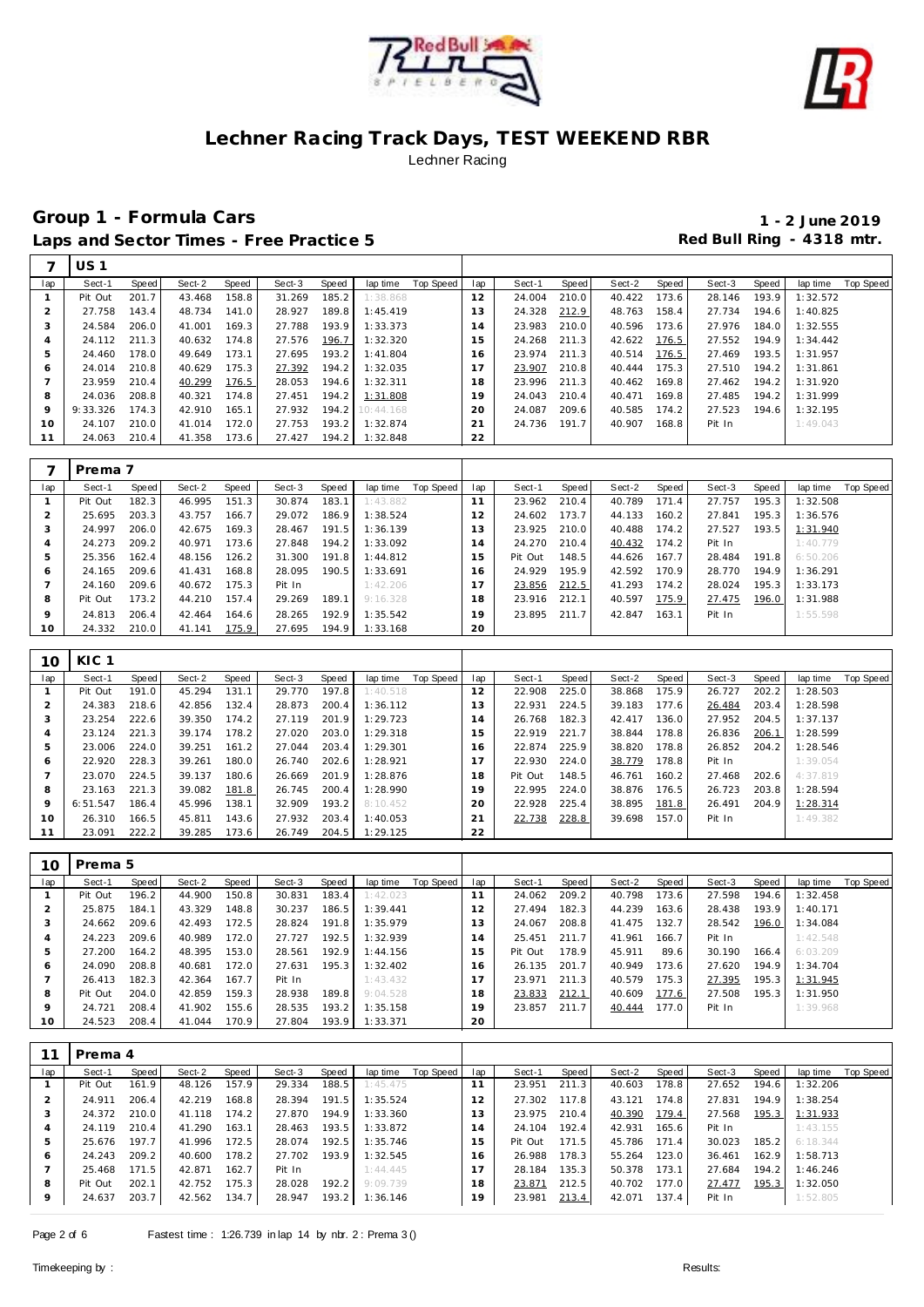



**Group 1 - Formula Cars 1 - 2 June 2019**

 $\blacksquare$ 

 $\blacksquare$ 

Laps and Sector Times - Free Practice 5 **All and Sector Times - Free Practice 5 Red Bull Ring - 4318 mtr.** 24.414 209.2 41.106 175.9 27.790 194.9 1:33.310 **20**

|     | Saucy   |       |        |              |        |       |          |           |     |          |       |        |       |        |       |          |           |
|-----|---------|-------|--------|--------------|--------|-------|----------|-----------|-----|----------|-------|--------|-------|--------|-------|----------|-----------|
| lap | Sect-1  | Speed | Sect-2 | <b>Speed</b> | Sect-3 | Speed | lap time | Top Speed | lap | Sect-1   | Speed | Sect-2 | Speed | Sect-3 | Speed | lap time | Top Speed |
|     | Pit Out | 137.0 | 48.186 | 157.4        | Pit In |       | 2:02.730 |           |     | 23.986   | 208.0 | 40.611 | 180.6 | 27.301 | 194.6 | 1:31.898 |           |
|     | Pit Out | 139.1 | 43.002 | 155.6        | 28.245 | 193.5 | 2:23.405 |           |     | 23.868   | 210.4 | 40.397 | 178.2 | 27.364 | 195.3 | 1:31.629 |           |
|     | 24.080  | 210.4 | 40.911 | 179.4        | 27.612 | 194.2 | 1:32.603 |           |     | 7:10.032 | 204.8 | 42.071 | 170.3 | Pit In |       | 8:26.169 |           |
|     | 24.094  | 207.6 | 41.643 | 173.6        | 27.733 | 194.2 | 1:33.470 |           |     | Pit Out  | 206.8 | 41.200 | 166.7 | Pit In |       | 2:03.511 |           |
|     | 23.935  | 209.6 | 40.452 | 177.6        | 27.520 | 193.2 | 1:31.907 |           | 10  |          |       |        |       |        |       |          |           |
|     |         |       |        |              |        |       |          |           |     |          |       |        |       |        |       |          |           |

| 15  | `oth.     |       |        |       |        |       |                 |           |     |        |       |        |       |        |       |          |           |
|-----|-----------|-------|--------|-------|--------|-------|-----------------|-----------|-----|--------|-------|--------|-------|--------|-------|----------|-----------|
| lap | Sect-1    | Speed | Sect-2 | Speed | Sect-3 | Speed | lap time        | Top Speed | lap | Sect-1 | Speed | Sect-2 | Speed | Sect-3 | Speed | lap time | Top Speed |
|     | Pit Out   | 141.1 | 50.745 | 137.1 | 34.251 | 170.3 | 1:55.721        |           | 10  | 24.577 | 208.0 | 43.646 | 157.4 | 28.641 | 192.9 | 1:36.864 |           |
|     | 30.023    | 174.0 | 45.012 | 154.3 | 29.630 | 187.8 | 1:44.665        |           |     | 24.443 | 208.0 | 41.986 | 179.4 | 28.118 | 192.9 | 1:34.547 |           |
|     | 25.057    | 206.4 | 41.728 | 177.0 | 28.437 | 192.2 | 1:35.222        |           | 12  | 24.373 | 208.0 | 40.997 | 180.6 | 27.948 | 192.5 | 1:33.318 |           |
|     | 24.396    | 208.8 | 41.696 | 177.6 | 28.047 | 192.9 | 1:34.139        |           | 13  | 24.183 | 208.8 | 40.951 | 181.2 | 27.785 | 193.9 | 1:32.919 |           |
|     | 24.158    | 212.1 | 41.776 | 179.4 | 28.132 | 192.9 | 1:34.066        |           | 14  | 24.084 | 210.0 | 40.868 | 181.2 | 27.752 | 193.5 | 1:32.704 |           |
| 6   | 24.427    | 208.0 | 41.386 | 178.8 | 27.739 | 194.2 | 1:33.552        |           | 15  | 24.224 | 208.4 | 40.918 | 180.6 | 27.860 | 192.5 | 1:33.002 |           |
|     | 24.422    | 206.8 | 40.938 | 179.4 | 27.690 | 194.2 | 1:33.050        |           | 16  | 24.289 | 208.8 | 40.888 | 177.0 | 27.760 | 194.2 | 1:32.937 |           |
| 8   | 15:31.943 | 148.1 | 47.862 | 141.4 | 33.523 |       | 178.5 16:53.328 |           | 17  | 26.432 | 200.2 | 44.345 | 146.3 | Pit In |       | 1:58.499 |           |
|     | 27.567    | 160.7 | 50.798 | 118.2 | 30.048 |       | 190.5 1:48.413  |           | 18  |        |       |        |       |        |       |          |           |

| 16  | VAR <sub>5</sub> |       |        |       |        |       |           |           |                |         |       |        |       |        |       |          |           |
|-----|------------------|-------|--------|-------|--------|-------|-----------|-----------|----------------|---------|-------|--------|-------|--------|-------|----------|-----------|
| lap | Sect-1           | Speed | Sect-2 | Speed | Sect-3 | Speed | lap time  | Top Speed | lap            | Sect-1  | Speed | Sect-2 | Speed | Sect-3 | Speed | lap time | Top Speed |
|     | Pit Out          | 121.1 | 51.571 | 138.8 | 33.357 | 123.0 | 1:53.369  |           | 10             | Pit Out | 161.5 | 47.208 | 148.4 | 31.324 | 157.9 | 5:08.419 |           |
|     | 30.476           | 137.3 | 46.375 | 153.4 | 36.206 | 127.8 | 1:53.057  |           |                | 28.595  | 155.6 | 45.337 | 163.1 | 29.027 | 189.1 | 1:42.959 |           |
| 3   | 29.618           | 152.1 | 46.111 | 149.6 | 31.426 | 171.2 | 1:47.155  |           | $\mathcal{P}$  | 24.842  | 203.3 | 46.799 | 164.6 | 29.197 | 194.9 | 1:40.838 |           |
| 4   | 29.781           | 117.9 | 52.096 | 142.9 | Pit In |       | 2:08.207  |           | 3              | 23.936  | 211.3 | 40.634 | 171.4 | 27.457 | 195.3 | 1:32.027 |           |
| 5   | Pit Out          | 204.0 | 42.542 | 160.7 | 28.425 | 191.5 | 12:35.208 |           | $\overline{a}$ | 23.889  | 211.3 | 40.630 | 170.3 | 27.244 | 196.4 | 1:31.763 |           |
| 6   | 24.227           | 208.0 | 40.901 | 170.9 | 28.084 | 182.4 | 1:33.212  |           | 5              | 23.960  | 210.0 | 40.398 | 169.8 | 27.418 | 194.6 | 1:31.776 |           |
|     | 24.530           | 207.6 | 41.698 | 165.1 | 27.974 | 193.5 | 1:34.202  |           | 16             | 24.013  | 209.6 | 40.186 | 173.6 | 27.298 | 194.9 | 1:31.497 |           |
| 8   | 24.052           | 210.0 | 40.626 | 169.8 | 27.696 | 193.9 | 1:32.374  |           |                | 23.834  | 210.8 | 40.518 | 165.6 | Pit In |       | 1:41.817 |           |
| 9   | 24.106           | 209.6 | 40.672 | 166.2 | Pit In |       | 1:39.414  |           | 18             |         |       |        |       |        |       |          |           |

|     | <b>US2</b> |       |        |       |        |       |           |           |     |        |       |        |       |        |       |          |           |
|-----|------------|-------|--------|-------|--------|-------|-----------|-----------|-----|--------|-------|--------|-------|--------|-------|----------|-----------|
| lap | Sect-1     | Speed | Sect-2 | Speed | Sect-3 | Speed | lap time  | Top Speed | lap | Sect-1 | Speed | Sect-2 | Speed | Sect-3 | Speed | lap time | Top Speed |
|     | Pit Out    | 193.4 | 43.700 | 147.5 | Pit In |       | 1:49.002  |           |     | 23.948 | 210.0 | 40.457 | 178.2 | 28.767 | 192.5 | 1:33.172 |           |
|     | Pit Out    | 201.0 | 41.320 | 174.2 | 28.237 | 191.2 | 2:05.020  |           | 12  | 24.054 | 209.6 | 44.335 | 173.1 | 27.779 | 193.2 | 1:36.168 |           |
|     | 24.180     | 209.2 | 40.753 | 179.4 | 27.853 | 193.2 | 1:32.786  |           | 13  | 23.957 | 210.0 | 40.424 | 178.2 | 27.615 | 195.3 | 1:31.996 |           |
|     | 24.034     | 211.7 | 40.405 | 167.7 | 27.661 | 194.2 | 1:32.100  |           | l 4 | 23.990 | 213.4 | 40.175 | 177.6 | 27.445 | 194.6 | 1:31.610 |           |
|     | 23.937     | 210.4 | 40.330 | 180.0 | 27.493 | 194.2 | 1:31.760  |           | 15  | 23.864 | 212.9 | 40.645 | 178.8 | 27.619 | 194.9 | 1:32.128 |           |
| 6   | 23.786     | 212.9 | 40.408 | 181.2 | 27.660 | 194.6 | 1:31.854  |           | 16. | 23.763 | 215.1 | 40.581 | 181.2 | 27.515 | 193.9 | 1:31.859 |           |
|     | 23.867     | 213.8 | 43.814 | 169.3 | 28,808 | 189.1 | 1:36.489  |           |     | 23.944 | 210.8 | 40.118 | 179.4 | 27.437 | 194.6 | 1:31.499 |           |
| 8   | 25.374     | 210.0 | 40.778 | 180.0 | 27.856 | 193.5 | 1:34.008  |           | 18  | 23.750 | 213.8 | 40.315 | 180.6 | 27.612 | 194.9 | 1:31.677 |           |
| 9   | 9:18.045   | 179.2 | 41.512 | 172.0 | 28.292 | 194.9 | 10:27.849 |           | 19  | 24.121 | 210.8 | 43.224 | 171.4 | Pit In |       | 1:40.944 |           |
| 10  | 23.949     | 210.8 | 40.184 | 180.0 | 27.875 | 194.6 | 1:32.008  |           | 20  |        |       |        |       |        |       |          |           |

|     | <b>US3</b> |       |        |       |        |       |          |           |     |         |       |              |       |        |       |          |           |
|-----|------------|-------|--------|-------|--------|-------|----------|-----------|-----|---------|-------|--------------|-------|--------|-------|----------|-----------|
| lap | Sect-1     | Speed | Sect-2 | Speed | Sect-3 | Speed | lap time | Top Speed | lap | Sect-1  | Speed | Sect-2       | Speed | Sect-3 | Speed | lap time | Top Speed |
|     | Pit Out    | 149.4 | 47.165 | 152.5 | Pit In |       | 1:53.550 |           |     | 23.783  | 212.9 | 40.146       | 178.2 | 27.597 | 194.6 | 1:31.526 |           |
|     | Pit Out    | 73.0  | 48.814 | 153.0 | 29.674 | 188.8 | 7:49.686 |           | 10  | 25.510  | 201.7 | 41.546       | 174.8 | Pit In |       | 1:46.223 |           |
|     | 24.942     | 208.0 | 42.147 | 154.3 | 28.482 | 192.5 | 1:35.571 |           |     | Pit Out | 183.2 | 50.228       | 155.2 | 28.473 | 193.9 | 6:04.858 |           |
|     | 24.483     | 184.8 | 47.185 | 152.5 | 29.794 | 192.9 | 1:41.462 |           |     | 24.023  | 211.3 | 40.507       | 175.3 | 27.526 | 194.9 | 1:32.056 |           |
|     | 6:21.706   | 208.4 | 42.006 | 141.0 | 28.943 | 193.9 | 7:32.655 |           |     | 23.801  | 213.8 | 40.278       | 177.0 | 27.785 | 196.7 | 1:31.864 |           |
|     | 24.094     | 210.8 | 40.767 | 171.4 | 27.565 | 194.9 | 1:32.426 |           | l 4 | 23.676  | 214.2 | 40.205       | 176.5 | 27.527 | 195.3 | 1:31.408 |           |
|     | 23.818     | 212.1 | 40.225 | 177.0 | 27.438 | 195.7 | 1:31.481 |           | 15  | 23.689  | 213.8 | 40.016       | 176.5 | 27.413 | 196.4 | 1:31.118 |           |
| 8   | 23.743     | 212.9 | 40.162 | 176.5 | 27.531 | 194.2 | 1:31.436 |           | 16. | 23.645  | 213.8 | 40.216 177.6 |       | Pit In |       | 1:46.578 |           |
|     |            |       |        |       |        |       |          |           |     |         |       |              |       |        |       |          |           |

| 23  | osifidis     |         |        |                    |        |       |                       |           |          |        |       |              |       |        |       |                       |           |
|-----|--------------|---------|--------|--------------------|--------|-------|-----------------------|-----------|----------|--------|-------|--------------|-------|--------|-------|-----------------------|-----------|
| lap | Sect-1       | Speed I | Sect-2 | Speed              | Sect-3 | Speed | lap time              | Top Speed | lap      | Sect-1 | Speed | Sect-2       | Speed | Sect-3 | Speed | lap time              | Top Speed |
|     | Pit Out      | 156.8   | 55.088 | 125.3              | 34.565 | 169.8 | 2:00.646              |           | $10^{-}$ | 24.261 | 213.4 | 41.362 157.4 |       | 28.768 | 195.7 | 1:34.391              |           |
|     | 26.516       | 192.7   | 43.632 | 145.6              | 31.161 |       | 186.2 1:41.309        |           |          | 24.342 | 214.2 | 40.960       | 165.1 | 28.452 | 194.9 | 1:33.754              |           |
|     | 25.403       | 210.8   | 42.014 | 145.9 <sub>1</sub> | 29.369 | 190.1 | 1:36.786              |           |          | 24.159 | 214.6 | 40.884       | 157.4 | 28.547 | 193.2 | 1:33.590              |           |
|     | 24.749 210.0 |         | 41.368 | 147.1              |        |       | 29.463 189.5 1:35.580 |           | 13       | 24.105 | 218.1 | 40.756 165.6 |       |        |       | 28.535 193.2 1:33.396 |           |
|     |              |         |        |                    |        |       |                       |           |          |        |       |              |       |        |       |                       |           |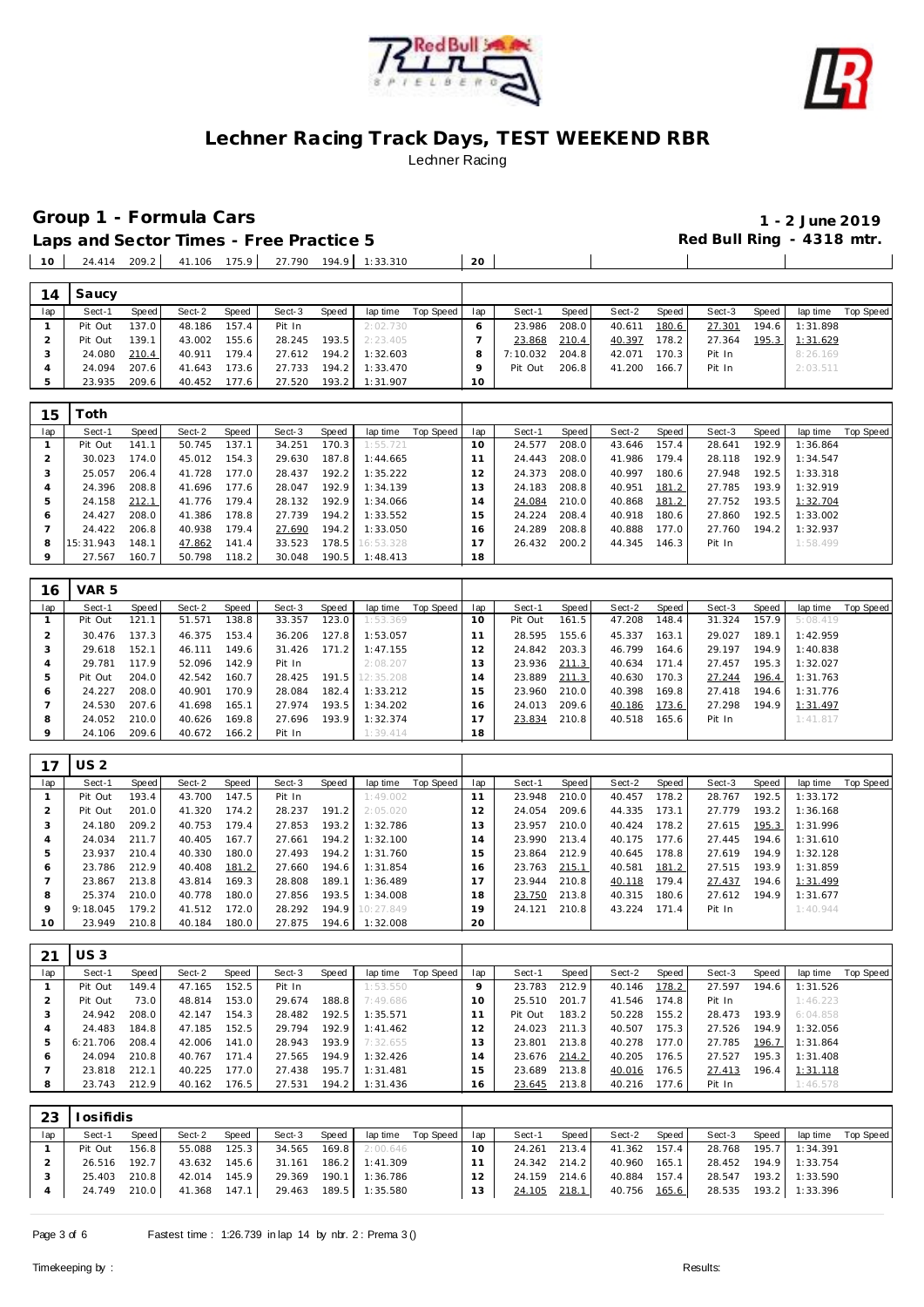



# **Group 1 - Formula Cars 1 - 2 June 2019**

Laps and Sector Times - Free Practice 5 *Red Bull Ring - 4318 mtr.* 

| 24.638   | 211.3 | 43.551 | 149.2 |        |       | 30.745 188.5 1:38.934 |    | 24.287 | 215.1 | 40.787 | 153.8 | 28.553 | 196.0 | 1:33.627 |
|----------|-------|--------|-------|--------|-------|-----------------------|----|--------|-------|--------|-------|--------|-------|----------|
| 25.035   | 211.7 | 44.659 | 144.0 | 29.659 | 191.8 | 1:39.353              | 15 | 24.364 | 215.1 | 40.616 | 156.1 | 28.429 | 194.6 | 1:33.409 |
| 8:56.034 | 203.3 | 43.034 | 145.9 | 29.689 |       | 190.1 10:08.757       | 16 | 24.176 | 215.5 | 40.771 | 160.7 | 28.280 | 196.7 | 1:33.227 |
| 24.562   | 212.5 | 40.890 | 154.7 | 28.677 | 191.8 | 1:34.129              |    | 24.226 | 214.6 | 41.070 | 154.3 | 28.375 | 193.9 | 1:33.671 |
| 24 325   | 215.9 | 42.761 | 154.7 | 28.806 |       | 193.5 1:35.892        | 18 | 27.319 | 153.6 | 45.128 | 154.3 | Pit In |       | 1:54.005 |

| 25      | <b>MM 1</b> |       |        |       |        |       |                 |           |                |        |       |        |       |        |       |          |           |
|---------|-------------|-------|--------|-------|--------|-------|-----------------|-----------|----------------|--------|-------|--------|-------|--------|-------|----------|-----------|
| lap     | Sect-1      | Speed | Sect-2 | Speed | Sect-3 | Speed | lap time        | Top Speed | lap            | Sect-1 | Speed | Sect-2 | Speed | Sect-3 | Speed | lap time | Top Speed |
|         | Pit Out     | 169.3 | 48.917 | 135.7 | 30.065 | 180.0 | 1:47.019        |           | $10^{-}$       | 23.974 | 214.6 | 40.571 | 167.7 | 27.415 | 196.7 | 1:31.960 |           |
|         | 25.898      | 189.3 | 45.516 | 161.7 | 28.901 | 194.2 | 1:40.315        |           |                | 23.806 | 212.1 | 40.300 | 169.8 | 27.117 | 197.1 | 1:31.223 |           |
| 3       | 24.288      | 210.0 | 40.832 | 163.6 | 28.183 | 195.7 | 1:33.303        |           | $\overline{2}$ | 23.805 | 211.3 | 40.414 | 168.8 | 27.235 | 196.4 | 1:31.454 |           |
|         | 23.921      | 212.9 | 40.898 | 162.2 | 28.034 | 193.9 | 1:32.853        |           | 3              | 23.792 | 210.8 | 40.235 | 168.8 | 27.101 | 198.9 | 1:31.128 |           |
| 5       | 24.114      | 210.8 | 43.238 | 164.6 | 27.681 | 196.4 | 1:35.033        |           | $\overline{4}$ | 23.640 | 215.9 | 44.309 | 164.1 | 27.397 | 196.0 | 1:35.346 |           |
| Ô       | 23.859      | 212.9 | 41.190 | 168.2 | 27.433 | 196.7 | 1:32.482        |           | 5              | 23.814 | 213.8 | 40.280 | 169.3 | 27.188 | 198.5 | 1:31.282 |           |
|         | 23.862      | 210.8 | 40.704 | 156.1 | 28.529 | 196.7 | 1:33.095        |           | 16             | 23.701 | 213.8 | 40.199 | 169.8 | 27.232 | 198.2 | 1:31.132 |           |
| 8       | 12:26.858   | 159.3 | 46.896 | 156.5 | 29.903 |       | 186.2 13:43.657 |           |                | 23.733 | 211.7 | 40.344 | 168.8 | 27.180 | 196.4 | 1:31.257 |           |
| $\circ$ | 27.575      | 113.2 | 44.879 | 161.7 | 28.682 |       | 196.7 1:41.136  |           | 18             | 25.550 | 182.3 | 44.843 | 167.7 | Pit In |       | 1:46.198 |           |

| 26      | MM <sub>2</sub> |       |        |       |        |       |                 |           |     |        |       |        |       |        |       |          |           |
|---------|-----------------|-------|--------|-------|--------|-------|-----------------|-----------|-----|--------|-------|--------|-------|--------|-------|----------|-----------|
| lap     | Sect-1          | Speed | Sect-2 | Speed | Sect-3 | Speed | lap time        | Top Speed | lap | Sect-1 | Speed | Sect-2 | Speed | Sect-3 | Speed | lap time | Top Speed |
|         | Pit Out         | 145.1 | 47.887 | 155.6 | 30.423 | 182.1 | 1:45.308        |           | 10  | 25.090 | 163.7 | 41.284 | 170.9 | 27.795 | 194.9 | 1:34.169 |           |
|         | 26.548          | 172.1 | 43.622 | 164.6 | 29.978 | 194.6 | 1:40.148        |           |     | 24.020 | 211.3 | 40.344 | 170.3 | 27.322 | 195.3 | 1:31.686 |           |
| 3       | 24.126          | 210.0 | 40.757 | 170.3 | 27.297 | 196.7 | 1:32.180        |           | 12  | 24.085 | 210.0 | 40.300 | 173.1 | 27.258 | 196.0 | 1:31.643 |           |
| 4       | 24.095          | 210.8 | 40.963 | 170.9 | 27.358 | 194.6 | 1:32.416        |           | 13  | 24.076 | 211.3 | 40.314 | 170.9 | 27.415 | 195.7 | 1:31.805 |           |
| 5       | 24.097          | 210.0 | 40.670 | 169.8 | 27.381 | 194.6 | 1:32.148        |           | 14  | 23.957 | 212.1 | 40.161 | 171.4 | 27.479 | 195.7 | 1:31.597 |           |
| 6       | 24.035          | 210.4 | 40.493 | 171.4 | 27.279 | 196.0 | 1:31.807        |           | 15  | 23.862 | 212.5 | 40.141 | 172.0 | 27.358 | 196.0 | 1:31.361 |           |
|         | 23.982          | 210.4 | 40.425 | 170.3 | 27.446 | 194.9 | 1:31.853        |           | 16  | 23.934 | 212.5 | 40.157 | 172.0 | 27.609 | 196.4 | 1:31.700 |           |
| 8       | 13:19.024       | 167.8 | 46.988 | 156.5 | 31.526 |       | 185.9 14:37.538 |           |     | 24.865 | 205.6 | 41.271 | 156.5 | Pit In |       | 1:45.546 |           |
| $\circ$ | 29.953          | 117.0 | 44.302 | 164.6 | 29.431 |       | 180.3 1:43.686  |           | 18  |        |       |        |       |        |       |          |           |

| 27      | US 6     |       |        |       |        |       |          |           |                |        |       |          |       |        |       |          |           |
|---------|----------|-------|--------|-------|--------|-------|----------|-----------|----------------|--------|-------|----------|-------|--------|-------|----------|-----------|
| lap     | Sect-1   | Speed | Sect-2 | Speed | Sect-3 | Speed | lap time | Top Speed | lap            | Sect-1 | Speed | Sect-2   | Speed | Sect-3 | Speed | lap time | Top Speed |
|         | Pit Out  | 165.9 | 55.915 | 129.5 | 30.609 | 194.6 | 1:55.540 |           | 11             | 27.331 | 83.9  | 1:03.838 | 174.2 | 26.450 | 204.5 | 1:57.619 |           |
|         | 42.093   | 159.5 | 45.591 | 136.0 | 29.244 | 202.2 | 1:56.928 |           | 12             | 22.735 | 223.6 | 39.347   | 174.8 | 26.375 | 204.2 | 1:28.457 |           |
| -3      | 23.137   | 221.7 | 39.023 | 174.8 | 27.197 | 203.8 | 1:29.357 |           | 13             | 22.768 | 224.0 | 38.765   | 178.2 | 26.304 | 205.7 | 1:27.837 |           |
| 4       | 22.963   | 222.6 | 39.739 | 178.2 | 26.498 | 204.5 | 1:29.200 |           | $\overline{4}$ | 22.554 | 226.9 | 38.656   | 180.0 | 26.175 | 205.7 | 1:27.385 |           |
| 5       | 22.788   | 223.1 | 38.807 | 176.5 | 26.358 | 206.1 | 1:27.953 |           | 15             | 22.623 | 225.9 | 39.091   | 172.5 | 27.080 | 207.7 | 1:28.794 |           |
| Ô       | 22.644   | 224.0 | 39.253 | 174.2 | 26.752 | 205.3 | 1:28.649 |           | 16             | 22.704 | 223.6 | 1:08.605 | 167.7 | 27.476 | 204.9 | 1:58.785 |           |
|         | 22.782   | 226.4 | 39.379 | 175.9 | 26.712 | 203.0 | 1:28.873 |           | $\overline{ }$ | 22.721 | 225.0 | 38.598   | 178.8 | 26.394 | 207.7 | 1:27.713 |           |
| 8       | 22.867   | 224.0 | 39.230 | 138.8 | 32.066 | 206.1 | 1:34.163 |           | 18             | 22.697 | 225.4 | 38.554   | 177.6 | 26.395 | 206.1 | 1:27.646 |           |
| $\circ$ | 8:38.383 | 95.7  | 46.198 | 166.2 | 28.082 | 205.3 | 9:52.663 |           | 19             | 22.697 | 225.0 | 38.926   | 184.9 | Pit In |       | 1:37.703 |           |
| 10      | 22.805   | 223.1 | 38.902 | 172.5 | 28.798 | 201.5 | 1:30.505 |           | 20             |        |       |          |       |        |       |          |           |

| 28  | US 4     |       |        |       |        |       |          |           |     |        |       |        |       |        |       |          |           |
|-----|----------|-------|--------|-------|--------|-------|----------|-----------|-----|--------|-------|--------|-------|--------|-------|----------|-----------|
| lap | Sect-1   | Speed | Sect-2 | Speed | Sect-3 | Speed | lap time | Top Speed | lap | Sect-1 | Speed | Sect-2 | Speed | Sect-3 | Speed | lap time | Top Speed |
|     | Pit Out  | 198.0 | 43.282 | 162.2 | 31.083 | 172.8 | 1:38.877 |           | 13  | 23.931 | 209.6 | 40.347 | 177.6 | 27.452 | 194.2 | 1:31.730 |           |
|     | 27.660   | 144.0 | 49.398 | 168.8 | 28.913 | 192.2 | 1:45.971 |           | 14  | 23.916 | 208.8 | 40.473 | 177.0 | 27.401 | 194.2 | 1:31.790 |           |
| 3   | 24.416   | 206.0 | 40.862 | 161.2 | 28.390 | 192.5 | 1:33.668 |           | 15  | 23.956 | 210.0 | 40.362 | 177.0 | 27.444 | 194.6 | 1:31.762 |           |
| 4   | 24.208   | 208.4 | 40.636 | 174.8 | 27.646 | 194.2 | 1:32.490 |           | 16  | 23.923 | 210.8 | 40.514 | 178.8 | 27.580 | 194.6 | 1:32.017 |           |
| 5   | 24.094   | 209.6 | 40.644 | 171.4 | 28.275 | 193.5 | 1:33.013 |           | 17  | 23.966 | 210.0 | 40.409 | 177.6 | 27.575 | 194.9 | 1:31.950 |           |
| 6   | 24.076   | 209.6 | 40.444 | 175.9 | 27.368 | 194.9 | 1:31.888 |           | 18  | 23.891 | 210.4 | 40.404 | 169.8 | 27.585 | 193.9 | 1:31.880 |           |
|     | 23.958   | 209.2 | 40.271 | 176.5 | 27.423 | 193.9 | 1:31.652 |           | 19  | 23.926 | 210.0 | 40.520 | 171.4 | 27.787 | 194.2 | 1:32.233 |           |
| 8   | 23.964   | 209.6 | 40.219 | 174.8 | 27.292 | 194.9 | 1:31.475 |           | 20  | 26.039 | 155.4 | 49.819 | 153.0 | 37.205 | 194.6 | 1:53.063 |           |
| 9   | 7:04.377 | 203.7 | 42.607 | 168.2 | 28.033 | 192.9 | 8:15.017 |           | 21  | 24.060 | 209.6 | 40.567 | 175.9 | 27.959 | 194.6 | 1:32.586 |           |
| 10  | 24.231   | 208.0 | 40.742 | 174.8 | 27.814 | 192.9 | 1:32.787 |           | 22  | 23.948 | 209.6 | 40.677 | 172.0 | 27.683 | 194.2 | 1:32.308 |           |
| 11  | 24.039   | 208.8 | 40.557 | 174.8 | 27.591 | 194.2 | 1:32.187 |           | 23  | 24.149 | 209.6 | 52.471 | 126.8 | Pit In |       | 2:17.477 |           |
| 12  | 23.971   | 209.6 | 40.401 | 177.6 | 27.432 | 194.2 | 1:31.804 |           | 24  |        |       |        |       |        |       |          |           |

| 28  | <b>US5</b> |       |        |       |        |       |                       |           |                |        |       |        |       |        |       |                       |           |
|-----|------------|-------|--------|-------|--------|-------|-----------------------|-----------|----------------|--------|-------|--------|-------|--------|-------|-----------------------|-----------|
| lap | Sect-1     | Speed | Sect-2 | Speed | Sect-3 | Speed | lap time              | Top Speed | lap            | Sect-1 | Speed | Sect-2 | Speed | Sect-3 | Speed | lap time              | Top Speed |
|     | Pit Out    | 168.0 | 48.247 | 139.5 | 34.148 | 181.5 | 1:52.008              |           |                | 22.795 | 223.1 | 38.731 | 177.6 | 26.416 | 206.5 | 1:27.942              |           |
|     | 29.141     | 188.3 | 45.195 | 170.9 | 27.789 | 199.6 | 1:42.125              |           |                | 22.617 | 224.5 | 38.687 | 180.6 | 26.179 |       | 205.3 1:27.483        |           |
|     | 23.935     | 218.6 | 54.800 | 93.4  | 34.981 | 204.5 | 1:53.716              |           | 13             | 22.690 | 223.6 | 38.552 | 182.4 | 26.130 |       | 206.9 1:27.372        |           |
|     | 22.841     | 225.0 | 39.127 | 178.8 | 27.999 | 204.9 | 1:29.967              |           | $\overline{4}$ | 28,000 | 134.2 | 51.437 | 174.8 | 27.067 |       | 206.9 1:46.504        |           |
|     | 22.803     | 225.4 | 38.823 | 181.8 |        |       | 26.584 206.1 1:28.210 |           | 15             | 22.761 | 225.0 | 51.309 | 180.0 |        |       | 28.219 204.9 1:42.289 |           |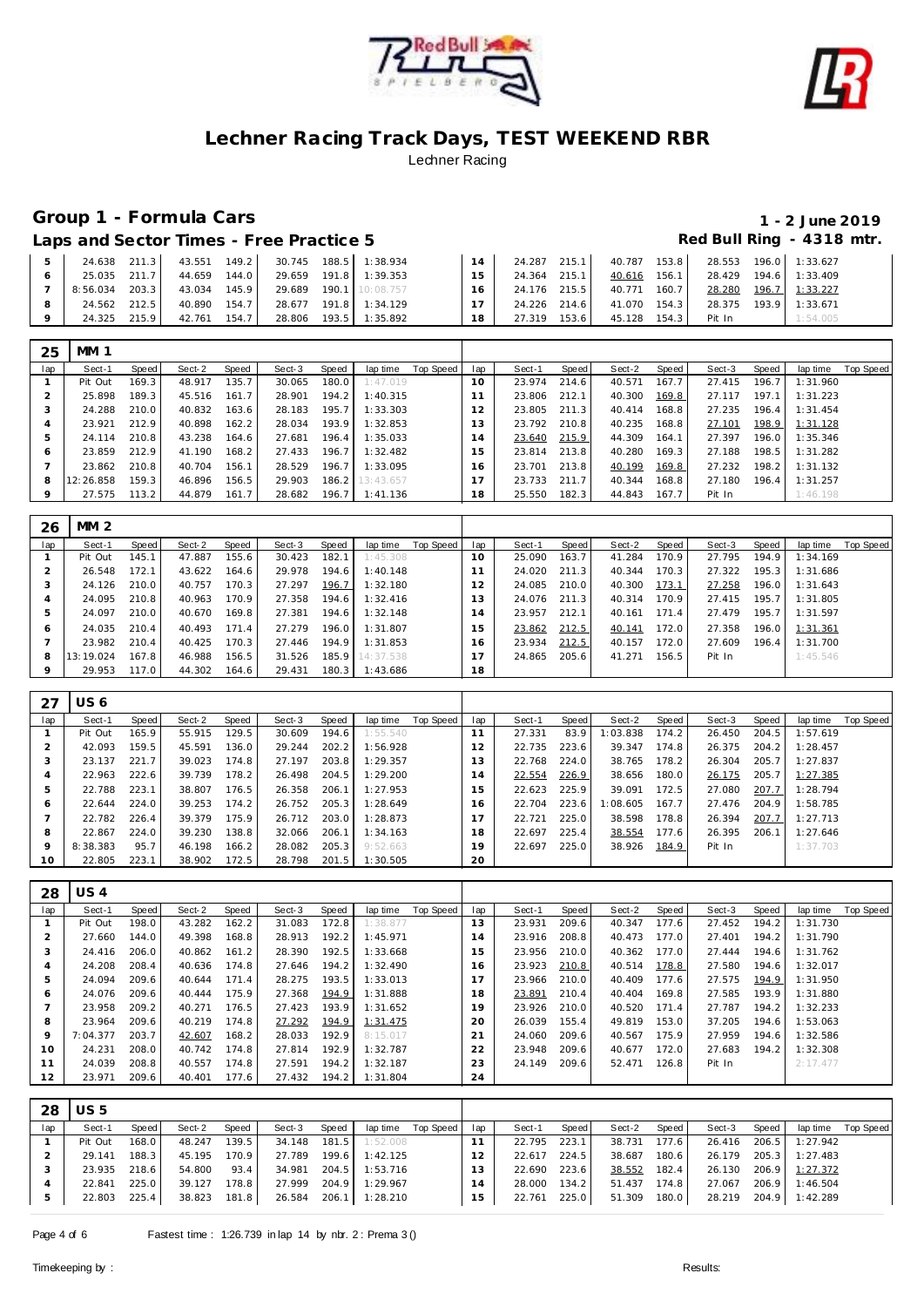



# **Group 1 - Formula Cars 1 - 2 June 2019**

Laps and Sector Times - Free Practice 5 **All and Sector Times - Free Practice 5 Red Bull Ring - 4318 mtr.** 

|           | 22.868         | 224.0 |              |       | 38.782 182.4 26.440 205.7 1:28.090 |                       |    |              |       |              | 22.812 224.0 38.761 185.6 26.290 204.2 1:27.863 |                       |
|-----------|----------------|-------|--------------|-------|------------------------------------|-----------------------|----|--------------|-------|--------------|-------------------------------------------------|-----------------------|
|           | 33.527         | 91.8  | 49.347       | 170.3 |                                    | 26.491 206.1 1:49.365 |    | 22.744 225.4 |       | 38.734 180.6 | 26.139 207.3 1:27.617                           |                       |
|           | 22.735         | 223.6 | 38.623 181.8 |       |                                    | 26.190 206.9 1:27.548 | 18 | 22.600       | 227.3 | 38.844 186.2 |                                                 | 26.120 205.3 1:27.564 |
|           | 7:15.513 212.1 |       | 41.844       |       | 160.7 29.120 204.2 8:26.477        |                       | 19 | 22.653 224.5 |       | 39.204 183.1 | Pit In                                          | 1:34.932              |
| $10^{-7}$ | 22.884         | 223.6 | 39.582       | 164.6 | 26.618 206.1                       | 1:29.084              | 20 |              |       |              |                                                 |                       |

| 44  | Belov   |       |        |       |        |       |                  |           |     |        |       |              |       |        |       |          |           |
|-----|---------|-------|--------|-------|--------|-------|------------------|-----------|-----|--------|-------|--------------|-------|--------|-------|----------|-----------|
| lap | Sect-1  | Speed | Sect-2 | Speed | Sect-3 | Speed | lap time         | Top Speed | lap | Sect-1 | Speed | Sect-2       | Speed | Sect-3 | Speed | lap time | Top Speed |
|     | Pit Out | 152.3 | 52.209 | 66.4  | 36.574 | 165.6 | 1:55.842         |           |     | 24.691 | 203.3 | 40.603       | 172.5 | 27.389 | 194.2 | 1:32.683 |           |
|     | 28.829  | 155.4 | 45.774 | 148.4 | 32.646 |       | $146.5$ 1:47.249 |           |     | 23.988 | 210.8 | 40.030       | 173.6 | 31.149 | 182.1 | 1:35.167 |           |
|     | 30.035  | 129.7 | 56.344 | 95.4  | Pit In |       | 2:13.326         |           |     | 33.356 | 112.8 | 55.378       | 148.8 | 32.682 | 192.2 | 2:01.416 |           |
|     | Pit Out | 201.4 | 41.710 | 166.2 | 28.001 | 193.2 | 2:04.926         |           | 10  | 24.053 | 209.2 | 40.757       | 170.9 | 27.279 | 194.2 | 1:32.089 |           |
|     | 24.034  | 210.4 | 40.421 | 170.9 | 27.377 |       | 194.2 1:31.832   |           |     | 23.955 | 210.4 | 43.686       | 174.2 | 27.200 | 195.3 | 1:34.841 |           |
|     | 24.073  | 209.6 | 40.145 | 173.1 | 27.299 |       | 193.2 1:31.517   |           | 12  | 23.832 | 201.4 | 43.711 147.1 |       | Pit In |       | 1:50.733 |           |

| 46           | KIC <sub>2</sub> |       |        |       |        |       |          |           |     |        |       |        |       |        |       |          |           |
|--------------|------------------|-------|--------|-------|--------|-------|----------|-----------|-----|--------|-------|--------|-------|--------|-------|----------|-----------|
| lap          | Sect-1           | Speed | Sect-2 | Speed | Sect-3 | Speed | lap time | Top Speed | lap | Sect-1 | Speed | Sect-2 | Speed | Sect-3 | Speed | lap time | Top Speed |
|              | Pit Out          | 169.6 | 44.498 | 159.3 | Pit In |       | 1:49.216 |           | 11  | 22.655 | 225.4 | 38.539 | 186.2 | 26.005 | 208.5 | 1:27.199 |           |
|              | Pit Out          | 217.2 | 40.677 | 167.7 | 27.198 | 203.0 | 2:53.767 |           | 12  | 32.175 | 132.4 | 50.153 | 177.6 | 26.580 | 205.3 | 1:48.908 |           |
| 3            | 23.082           | 224.0 | 39.260 | 180.0 | 26.656 | 203.8 | 1:28.998 |           | 13  | 29.916 | 152.3 | 42.495 | 178.2 | 26.512 | 206.5 | 1:38.923 |           |
| 4            | 22.986           | 222.6 | 39.092 | 181.2 | 26.573 | 203.4 | 1:28.651 |           | 14  | 22.726 | 226.4 | 38.462 | 187.5 | 26.106 | 206.9 | 1:27.294 |           |
| 5            | 22.938           | 223.6 | 38.974 | 178.8 | 26.584 | 204.5 | 1:28.496 |           | 15  | 22.682 | 228.3 | 38.726 | 183.1 | 26.356 | 203.0 | 1:27.764 |           |
| <sub>6</sub> | 22.964           | 223.6 | 39.018 | 181.2 | 26.701 | 202.2 | 1:28.683 |           | 16  | 29.606 | 140.0 | 47.708 | 171.4 | 27.751 | 207.3 | 1:45.065 |           |
|              | 22.977           | 223.1 | 39.022 | 181.8 | 26.621 | 204.2 | 1:28.620 |           | 17  | 22.661 | 226.9 | 38.549 | 185.6 | 26.127 | 206.5 | 1:27.337 |           |
| 8            | 7:29.430         | 121.8 | 52.140 | 151.7 | 33.074 | 174.5 | 8:54.644 |           | 18  | 29.164 | 165.7 | 46.764 | 185.6 | 26.123 | 204.9 | 1:42.051 |           |
| $\circ$      | 25.702           | 213.4 | 40.403 | 170.9 | 26.738 | 205.7 | 1:32.843 |           | 19  | 22.667 | 227.8 | 38.165 | 188.2 | 25.985 | 205.3 | 1:26.817 |           |
| 10           | 22.833           | 224.0 | 38.680 | 184.3 | 26.068 | 205.3 | 1:27.581 |           | 20  | 33.980 | 98.7  | 53.664 | 169.8 | Pit In |       | 2:02.780 |           |

| 55  | Meyuhas |       |        |       |        |       |          |           |                |        |       |        |       |        |       |          |           |
|-----|---------|-------|--------|-------|--------|-------|----------|-----------|----------------|--------|-------|--------|-------|--------|-------|----------|-----------|
| lap | Sect-1  | Speed | Sect-2 | Speed | Sect-3 | Speed | lap time | Top Speed | lap            | Sect-1 | Speed | Sect-2 | Speed | Sect-3 | Speed | lap time | Top Speed |
|     | Pit Out | 174.6 | 47.980 | 136.0 | 31.050 | 187.2 | 1:45.635 |           | 12             | 24.430 | 210.8 | 43.032 | 169.3 | 27.833 | 194.6 | 1:35.295 |           |
|     | 26.009  | 204.8 | 42.939 | 163.6 | 28.972 | 190.5 | 1:37.920 |           | 13             | 24.083 | 211.7 | 41.284 | 169.8 | 27.822 | 194.2 | 1:33.189 |           |
|     | 24.712  | 208.4 | 41.488 | 172.0 | 28.414 | 192.5 | 1:34.614 |           | $\overline{4}$ | 24.059 | 212.1 | 40.632 | 175.9 | 27.967 | 193.9 | 1:32.658 |           |
|     | 24.384  | 209.2 | 41.028 | 172.0 | 28.872 | 192.9 | 1:34.284 |           | 5              | 24.101 | 212.1 | 40.855 | 174.2 | 27.838 | 193.9 | 1:32.794 |           |
| 5   | 24.408  | 210.8 | 41.077 | 172.5 | 28.151 | 193.9 | 1:33.636 |           | 16             | 24.234 | 212.1 | 40.662 | 173.1 | 27.819 | 194.6 | 1:32.715 |           |
| 6   | 24.155  | 212.9 | 41.190 | 170.3 | 28.087 | 194.2 | 1:33.432 |           | $\overline{7}$ | 24.045 | 211.7 | 40.630 | 173.6 | 27.826 | 194.9 | 1:32.501 |           |
|     | 24.138  | 212.1 | 40.766 | 173.1 | 27.991 | 195.7 | 1:32.895 |           | 18             | 24.002 | 212.1 | 40.550 | 174.2 | 27.715 | 194.6 | 1:32.267 |           |
| 8   | 24.975  | 212.5 | 40.986 | 174.2 | Pit In |       | 1:41.227 |           | 19             | 24.328 | 210.8 | 40.999 | 168.8 | 27.910 | 196.0 | 1:33.237 |           |
| 9   | Pit Out | 180.7 | 46.278 | 139.5 | 30.650 | 186.2 | 9:29.760 |           | 20             | 23.954 | 211.7 | 40.535 | 173.1 | 27.706 | 195.3 | 1:32.195 |           |
| 10  | 25.292  | 207.6 | 42.562 | 160.2 | 28.453 | 194.2 | 1:36.307 |           | 21             | 23.959 | 212.5 | 40.429 | 174.8 | 27.721 | 195.3 | 1:32.109 |           |
|     | 24.244  | 211.3 | 40.884 | 175.9 | 33.098 | 188.5 | 1:38.226 |           | 22             | 23.967 | 213.4 | 45.245 | 139.2 | Pit In |       | 2:00.469 |           |

| 62      | VAR 4    |       |        |       |        |       |          |           |     |         |       |        |       |        |       |                       |
|---------|----------|-------|--------|-------|--------|-------|----------|-----------|-----|---------|-------|--------|-------|--------|-------|-----------------------|
| lap     | Sect-1   | Speed | Sect-2 | Speed | Sect-3 | Speed | lap time | Top Speed | lap | Sect-1  | Speed | Sect-2 | Speed | Sect-3 | Speed | Top Speed<br>lap time |
|         | Pit Out  | 169.9 | 48.888 | 149.6 | Pit In |       | 1:52.982 |           | 10  | Pit Out | 161.7 | 48.417 | 149.2 | 32.631 | 159.1 | 5:39.065              |
|         | Pit Out  | 161.0 | 46.015 | 164.6 | Pit In |       | 3:57.666 |           |     | 28.953  | 146.3 | 49.537 | 141.4 | 31.397 | 190.5 | 1:49.887              |
|         | Pit Out  | 132.3 | 47.297 | 169.3 | 29.752 | 194.2 | 2:14.754 |           |     | 24.628  | 208.4 | 42.995 | 170.3 | 29.866 | 195.3 | 1:37.489              |
|         | 24.181   | 209.2 | 41.124 | 174.8 | 27.454 | 193.9 | 1:32.759 |           | 3   | 23.817  | 213.4 | 40.580 | 177.0 | 27.207 | 196.4 | 1:31.604              |
|         | 24.262   | 209.2 | 40.329 | 176.5 | 27.336 | 196.0 | 1:31.927 |           | 4   | 23.784  | 215.1 | 39.898 | 180.6 | 27.070 | 198.9 | 1:30.752              |
| ō       | 7:10.467 | 205.6 | 41.385 | 173.6 | 28.276 | 195.3 | 8:20.128 |           | .5  | 24.717  | 154.5 | 43.541 | 169.3 | 27.377 | 197.4 | 1:35.635              |
|         | 23.978   | 210.8 | 40.302 | 177.0 | 27.305 | 196.7 | 1:31.585 |           | 6   | 23.751  | 213.8 | 39.899 | 178.2 | 27.072 | 196.7 | 1:30.722              |
| 8       | 24.002   | 211.7 | 40.041 | 176.5 | 27.196 | 197.1 | 1:31.239 |           |     | 23.611  | 214.6 | 39.860 | 177.6 | 27.088 | 197.4 | 1:30.559              |
| $\circ$ | 23.821   | 211.3 | 40.125 | 173.6 | Pit In |       | 1:37.587 |           | 18  | 24.268  | 184.1 | 43.433 | 147.9 | Pit In |       | 1:53.323              |

| 64  | Prema 2   |       |        |       |        |       |           |           |                |        |       |        |       |        |       |          |           |
|-----|-----------|-------|--------|-------|--------|-------|-----------|-----------|----------------|--------|-------|--------|-------|--------|-------|----------|-----------|
| lap | Sect-1    | Speed | Sect-2 | Speed | Sect-3 | Speed | lap time  | Top Speed | lap            | Sect-1 | Speed | Sect-2 | Speed | Sect-3 | Speed | lap time | Top Speed |
|     | Pit Out   | 212.9 | 43.939 | 142.1 | 29.748 | 201.1 | 1:36.909  |           | 10             | 24.772 | 220.8 | 41.179 | 157.4 | 26.864 | 205.7 | 1:32.815 |           |
|     | 24.442    | 204.8 | 41.536 | 156.5 | 27.975 | 205.3 | 1:33.953  |           |                | 22.715 | 225.9 | 38.630 | 181.2 | 26.201 | 206.9 | 1:27.546 |           |
|     | 23.371    | 223.1 | 41.030 | 157.0 | 27.667 | 202.6 | 1:32.068  |           | $\overline{2}$ | 22.612 | 225.9 | 38.506 | 182.4 | 26.144 | 207.3 | 1:27.262 |           |
|     | 22.834    | 224.0 | 38.970 | 175.9 | 26.501 | 208.1 | 1:28.305  |           | 3              | 25.131 | 161.5 | 41.328 | 150.8 | 26.723 | 206.5 | 1:33.182 |           |
|     | 27.319    | 155.8 | 48.817 | 129.5 | 27.685 | 206.9 | 1:43.821  |           | 14             | 22.581 | 225.4 | 38.336 | 183.7 | 26.068 | 206.5 | 1:26.985 |           |
| 6   | 22.856    | 225.0 | 38.846 | 180.0 | 26.414 | 206.5 | 1:28.116  |           | ı 5            | 22.613 | 227.8 | 50.411 | 102.9 | 28.847 | 208.1 | 1:41.871 |           |
|     | 22.632    | 225.4 | 38.746 | 180.6 | 26.352 | 208.1 | 1:27.730  |           | 16             | 22.616 | 227.3 | 38.560 | 185.6 | 26.146 | 206.5 | 1:27.322 |           |
| 8   | 22.665    | 225.9 | 38.465 | 182.4 | 26.270 | 205.7 | 1:27.400  |           |                | 22.553 | 227.3 | 38.507 | 186.2 | 26.051 | 207.3 | 1:27.111 |           |
| q   | 15:29.071 | 217.7 | 43.177 | 142.9 | 29.797 | 197.8 | 16:42.045 |           | ı 8            | 22.581 | 227.8 | 38.579 | 179.4 | Pit In |       | 1:36.931 |           |